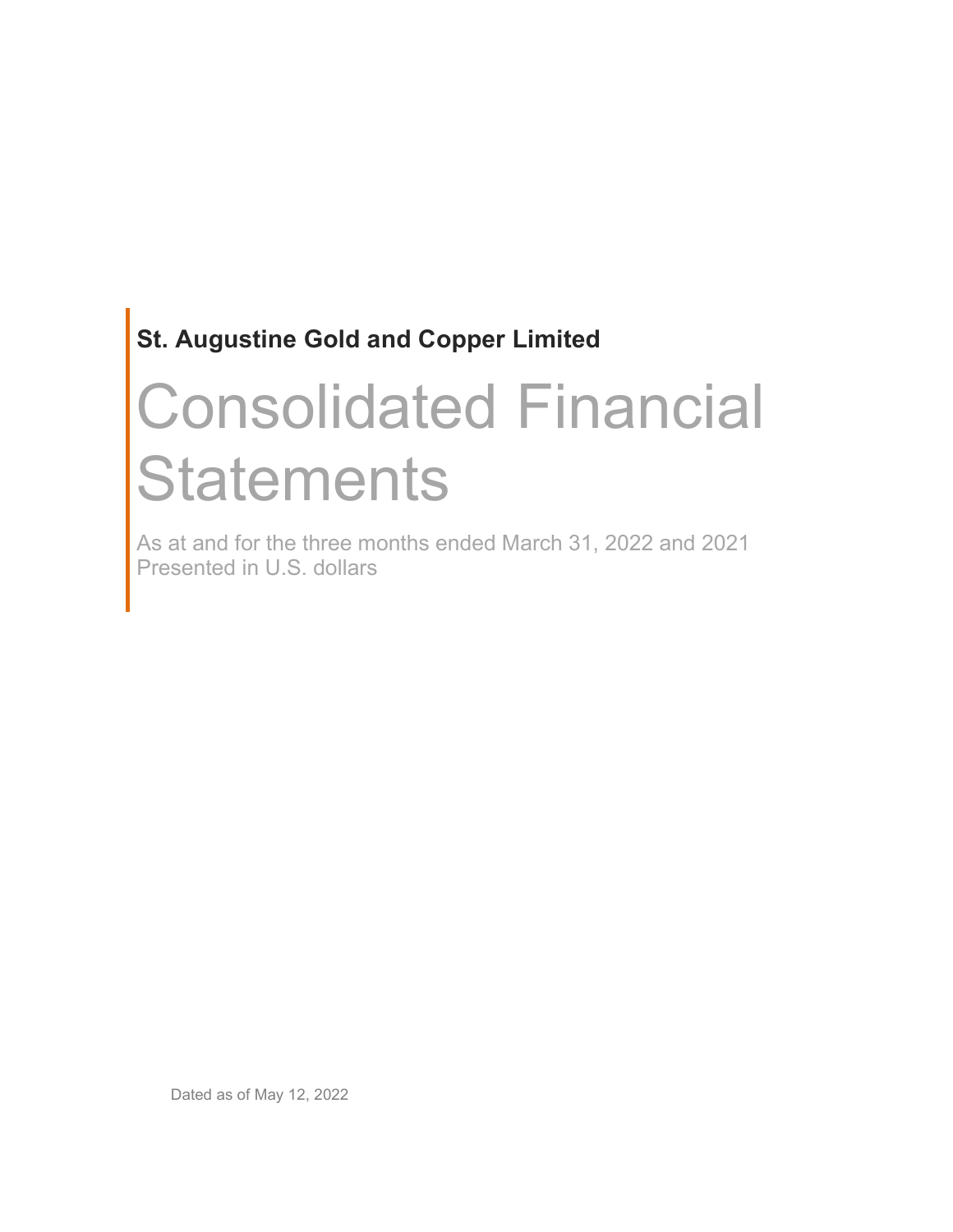ST. AUGUSTINE GOLD AND COPPER LIMITED

No. 21, Greenwood Lane Singapore, 286949

#### NOTICE OF NO AUDITOR REVIEW OF INTERIM FINANCIAL STATEMENTS

The accompanying condensed interim consolidated financial statements for St. Augustine Gold and Copper Limited (the "Company") as at and for the three months ended March 31, 2022, have been prepared by management in accordance with the International Accounting Standards, which include International Financial Reporting Standards ("IFRS"). These financial statements are the responsibility of management and have not been reviewed by the auditors. The most significant accounting principles have been set out in the December 31, 2021 audited consolidated financial statements. There have been no changes in accounting policies from the latest completed financial year end. These financial statements have been prepared on a historical cost basis of accounting. A precise determination of many assets and liabilities is dependent on future events. Therefore, estimates and approximations have been made using careful judgment. Recognizing that the Company is responsible for both the integrity and objectivity of the financial statements, management is satisfied that these financial statements have been fairly presented.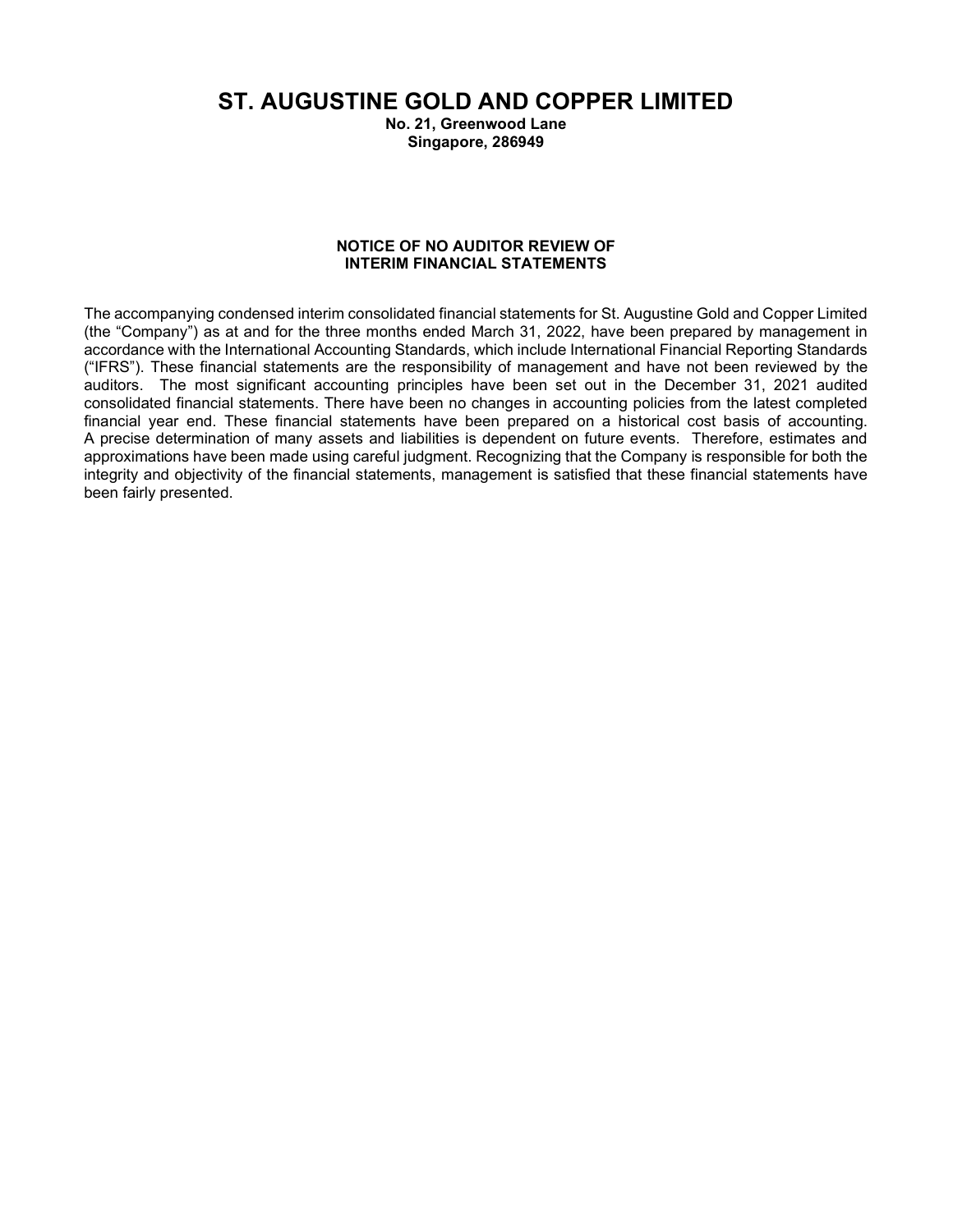# Table of contents to the consolidated financial statements

# Notes to the consolidated financial statements

| 2.             |  |
|----------------|--|
| 3 <sub>1</sub> |  |
|                |  |
| 5.             |  |
| 6.             |  |
| 7.             |  |
| 8.             |  |
| 9.             |  |
|                |  |
|                |  |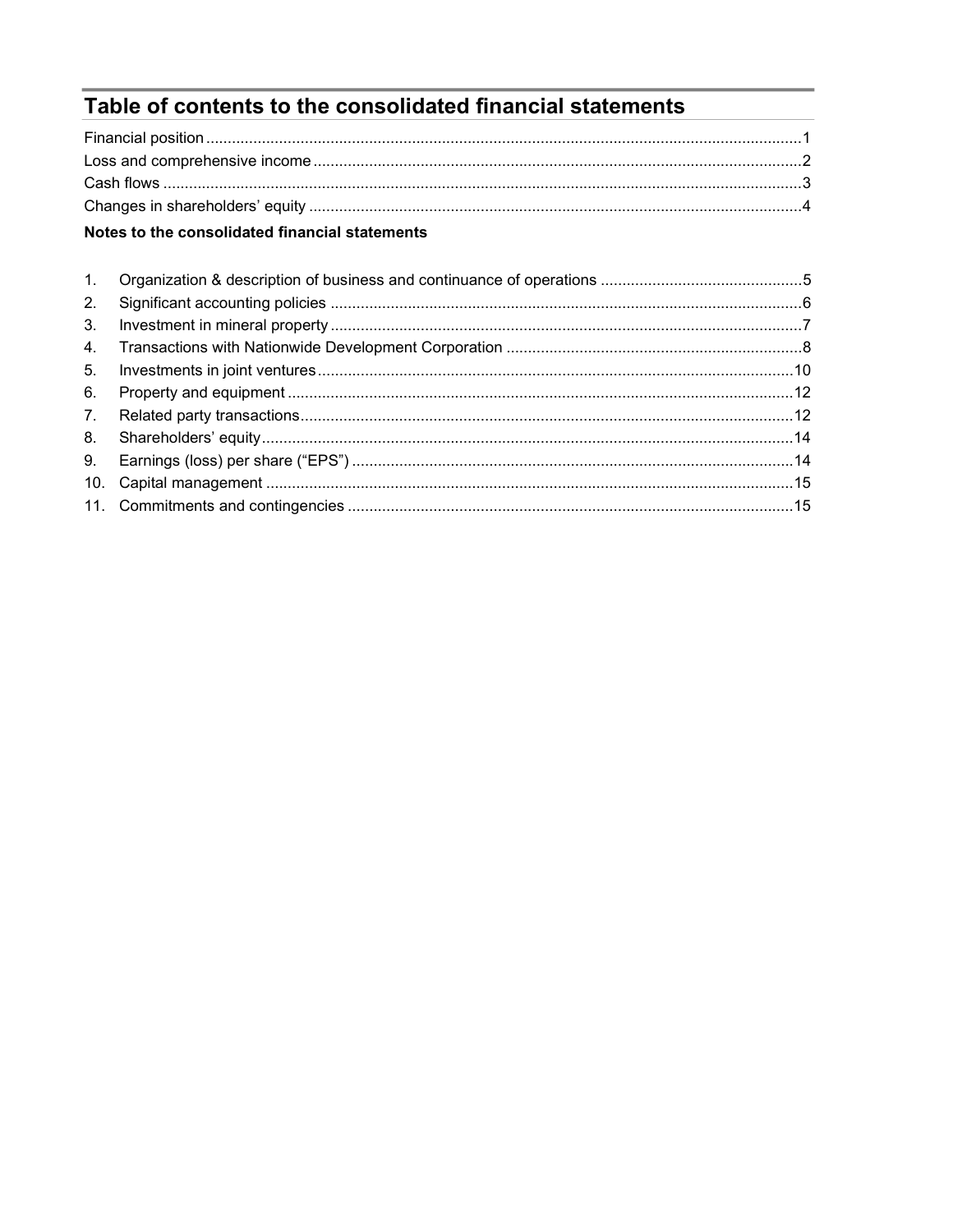Notes March 31, 2022 December 31, 2021 Assets Current assets Augustine Gold and Copper Limited<br>
audited interim consolidated statements of financial position<br>
at March 31, 2022 and 2021<br>
resented in U.S. dollars)<br> **Notes**<br> **Notes**<br> **Notes**<br> **Notes**<br> **Notes**<br> **Rarch 31, 2022 December** 8t. Augustine Gold and Copper Limited<br>
Anaudited interim consolidated statements of financial position<br>
(Presented in U.S. dollars)<br> **Assets**<br> **Assets**<br>
Current assets<br>
Cash<br> **Prepaids and other current assets**<br> **Prepaids** <table>\n<tbody>\n<tr>\n<th>Augustine Gold and Copper Limited</th>\n</tr>\n<tr>\n<td>audiled information consolidated statements of financial position</td>\n</tr>\n<tr>\n<td>at March 31, 2022 and 2021</td>\n</tr>\n<tr>\n<td>presented in U.S. dollars)</td>\n</tr>\n<tr>\n<td>Stestes</td>\n<td>Notes</td>\n<td>March 31, 2022</td>\n</tr>\n<tr>\n<td>Desents</td>\n<td>Case</td>\n</tr>\n<tr>\n<td>Cash</td>\n<td>S</td>\n<td>183,111</td>\n</tr>\n<tr>\n<td>Prepaids and other current assets</td>\n<td>S</td>\n<td>199 <table>\n<tbody>\n<tr>\n<th>Augustine Gold and Copper Limited</th>\n</tr>\n<tr>\n<td>additional information, and Richard, 31, 2022 and 2021</td>\n</tr>\n<tr>\n<td>additional information, 10, 20, 2 and 2021</td>\n</tr>\n<tr>\n<td>Second as the second order current assets</td>\n</tr>\n<tr>\n<td>1</td>\n<td>1</td>\n</tr>\n<tr>\n<td>1</td>\n<td>1</td>\n</tr>\n<tr>\n<td>1</td>\n<td>1</td>\n</tr>\n<tr>\n<td>1</td>\n<td>1</td>\n</tr>\n<tr>\n<td>1</td>\n<td>1</td>\n</tr>\n<tr>\n<td> <table>\n<tbody>\n<tr>\n<th>Augustine Gold and Copper Limited</th>\n</tr>\n<tr>\n<td>at March 31, 2022 and 2021</td>\n</tr>\n<tr>\n<td>at March 31, 2022</td>\n</tr>\n<tr>\n<td>at March 31, 2022</td>\n</tr>\n<tr>\n<td>Desented in U.S. dollars</td>\n</tr>\n<tr>\n<td>3</td>\n</tr>\n<tr>\n<td>3</td>\n</tr>\n<tr>\n<td>3</td>\n</tr>\n<tr>\n<td>3</td>\n</tr>\n<tr>\n<td>3</td>\n</tr>\n<tr>\n<td>3</td>\n</tr>\n<tr>\n<td>3</td>\n</tr>\ 9. Augustine Gold and Copper Limited in Copper Limited and Copper Limited in the Current assets 196,281 March 31, 2022 and 2021<br>
Assets 196,280 196,280 196,280 196,280 196,280 114,2022 196,280 197,2022 196,280 197,2022 196 Liabilities and shareholders' equity Current liabilities seets<br>
Cash<br>
Cash<br>
Cash<br>
Cash<br>
Cash<br>
Cash<br>
Cash<br>
In current assets<br>
Investment in mineral property<br>
In current assets<br>
Investment in mineral property<br>
Investment in MADECOR<br>
Acknaces to joint ventures<br>
Note receivable from Current assets<br>
Cash Cash and other current assets<br>
Total current assets<br>
Non-current assets<br>
Investment in mineral property<br>
Investment in mineral property<br>
Investment in mineral property<br>
Investment in mineral property<br> violitical minimizes of the current assets<br>
Investment in minimize property<br>
Investment in minimize property<br>
Non-current assets<br>
None recolved be from NADECOR<br>
A Computer and Content assets<br>
A Computer and Content assets<br> Property and equipment<br>
Commitments and continents assets<br>
Commitment assets<br>
Commitment assets<br>
Commitment assets<br>
Commitment assets<br>
Commitment assets<br>
Commitment and shareholdcers' equity<br>
Current liabilities<br>
Current l

The accompanying notes are an integral part of these unaudited interim consolidated financial statements.

Approved on behalf of the Board of Directors:

"SIGNED" "SIGNED" Yolanda L. Coronel-Armenta **Director** 

Johnny C. Felizardo **Director**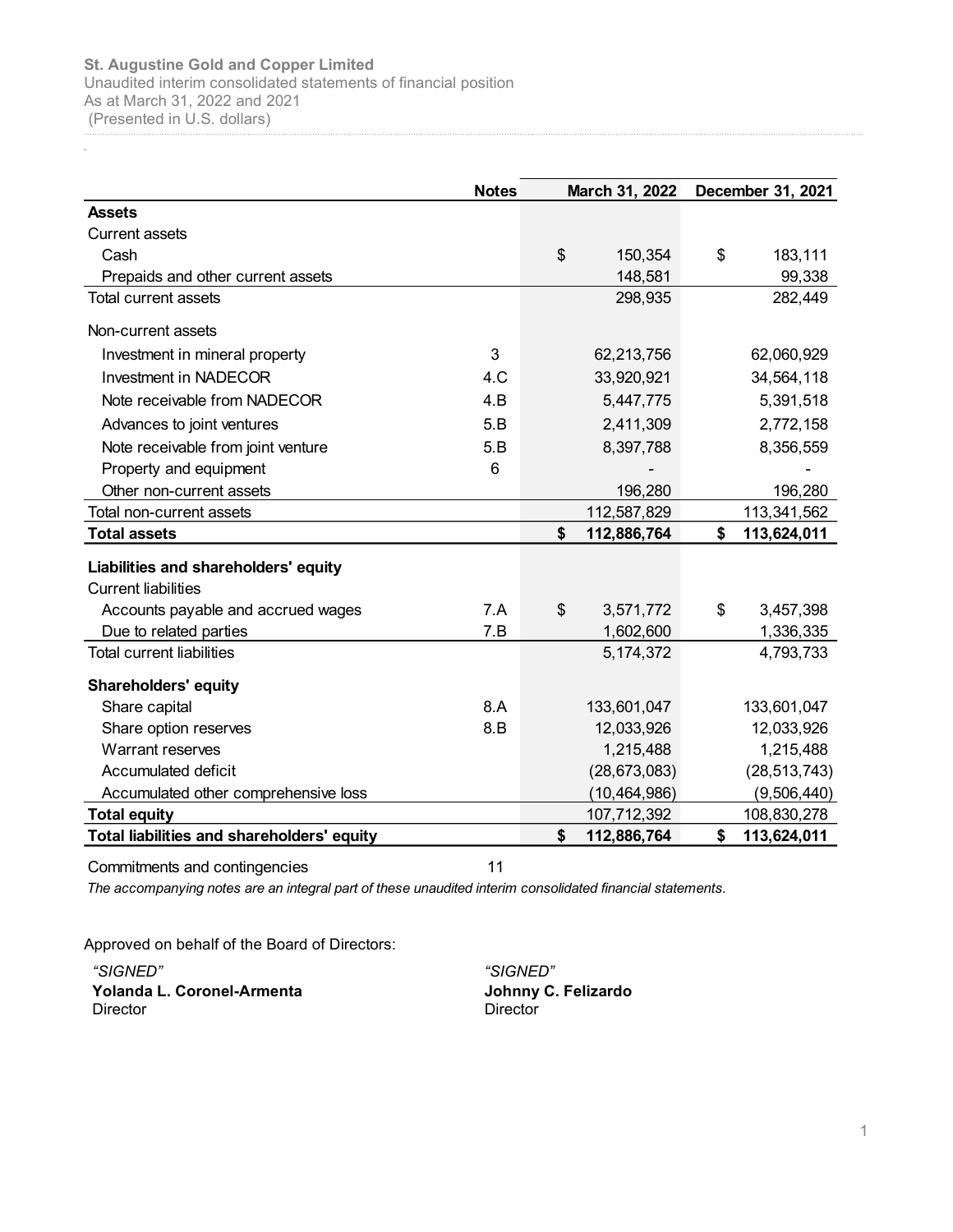|                                                                                               |              | Three months ended March 31, |                  |
|-----------------------------------------------------------------------------------------------|--------------|------------------------------|------------------|
|                                                                                               | <b>Notes</b> | 2022                         | 2021             |
| <b>Operating expenses</b>                                                                     | 7.A          | \$<br>55,000                 | 55,000<br>\$     |
| Wages expenses<br>General and administrative costs                                            |              | 97,111                       | 37,753           |
| Total operating expenses                                                                      |              | (152, 111)                   | (92, 753)        |
|                                                                                               |              |                              |                  |
| Interest income                                                                               |              | 70,637                       | 9,729            |
| Interest expense                                                                              |              |                              |                  |
| Foreign exchange loss                                                                         |              | (1, 411)                     | (30, 589)        |
| Other income                                                                                  | 7.B          | 32,460                       | 25,179           |
| Total other incomE                                                                            |              | 101,686                      | 4,319            |
| <b>Loss from investment in NADECOR</b>                                                        | 4.C          | (12, 013)                    | (5,924)          |
| Loss from investments in joint ventures                                                       | 5.B          | (96, 902)                    | (23, 148)        |
| Loss                                                                                          |              | (159, 340)                   | (117, 506)       |
| Foreign exchange translation loss                                                             |              | (958, 546)                   | (390, 765)       |
| <b>Total comprehensive loss</b>                                                               |              | \$ (1, 117, 886)             | \$<br>(508, 271) |
|                                                                                               | 9            | \$<br>(0.00)                 | \$<br>(0.00)     |
|                                                                                               |              |                              |                  |
| Loss per common share, basic and diluted<br>Weighted average common shares outstanding, basic |              |                              |                  |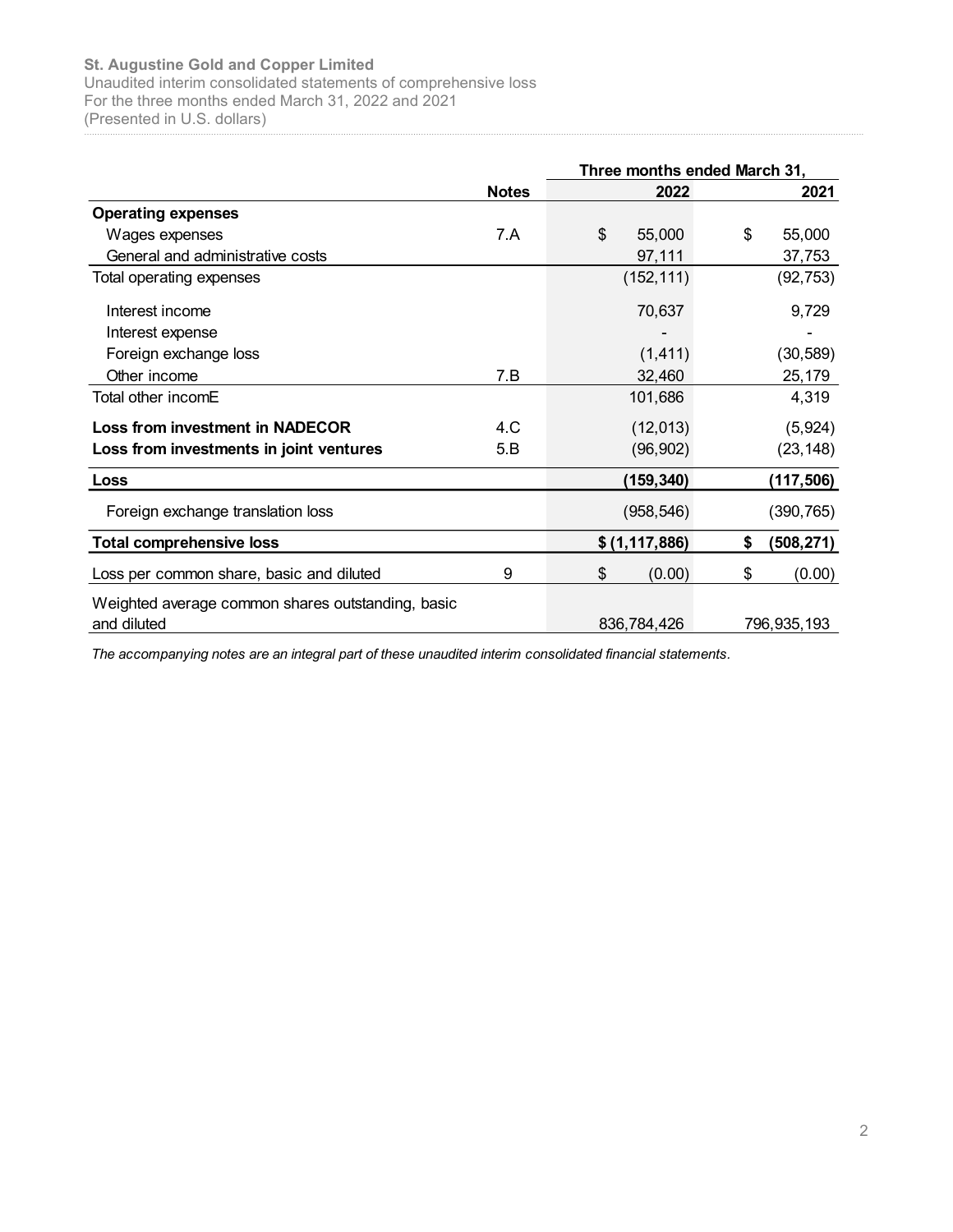| (Presented in U.S. dollars)                   | Unaudited interim consolidated statements of cash flows | Three months ended March 31, |                 |
|-----------------------------------------------|---------------------------------------------------------|------------------------------|-----------------|
|                                               | <b>Notes</b>                                            | 2022                         | 2021            |
| Cash flows from operating activities          |                                                         |                              |                 |
| Loss                                          |                                                         | \$<br>(159, 340)             | \$<br>(117,506) |
| Effects of foreign currency changes           |                                                         | 86                           | 29,799          |
| Interest income                               |                                                         | (70, 637)                    | (9, 729)        |
| Loss from investment in NADECOR               | 4.C                                                     | 12,013                       | 5,924           |
| Loss from investments in joint ventures       | 5.B                                                     | 96,902                       | 23,148          |
| Changes in non-cash operating working capital |                                                         | (49, 243)                    | (6, 386)        |
| Net cash used by operating activities         |                                                         | (170, 219)                   | (74, 750)       |
| Cash flows from investing activities          |                                                         |                              |                 |
| Increase in investment in mineral property    | 3                                                       | (154, 275)                   | (159, 024)      |
| Advances to joint ventures                    | 5.B                                                     | (71, 032)                    | (72,083)        |
| Note receivable from NADECOR                  | 4.B                                                     | (15, 585)                    | (3, 397)        |
| Changes in non-cash investing working capital |                                                         | 99,855                       | (687, 791)      |
| Interest income                               |                                                         | 12                           | 459             |
| Net cash used by investing activities         |                                                         | (141, 025)                   | (921, 836)      |
| Cash flows from financing activities          |                                                         |                              |                 |
| Issuance of shares from debt conversion       | 8.A                                                     |                              | 2,554,266       |
| Advances from related party                   | 7.C                                                     | 276,223                      | (1,600,092)     |
| Net cash provided by financing activities     |                                                         | 276,223                      | 954,174         |
| Net decrease in cash                          |                                                         | (35,021)                     | (42, 412)       |
| Effect of exchange rate changes on cash       |                                                         | 4,182                        | (1, 476)        |
| Cash, beginning of period                     |                                                         | 181,193                      | 225,081         |
| Cash, end of period                           |                                                         | \$<br>150,354                | \$<br>181,193   |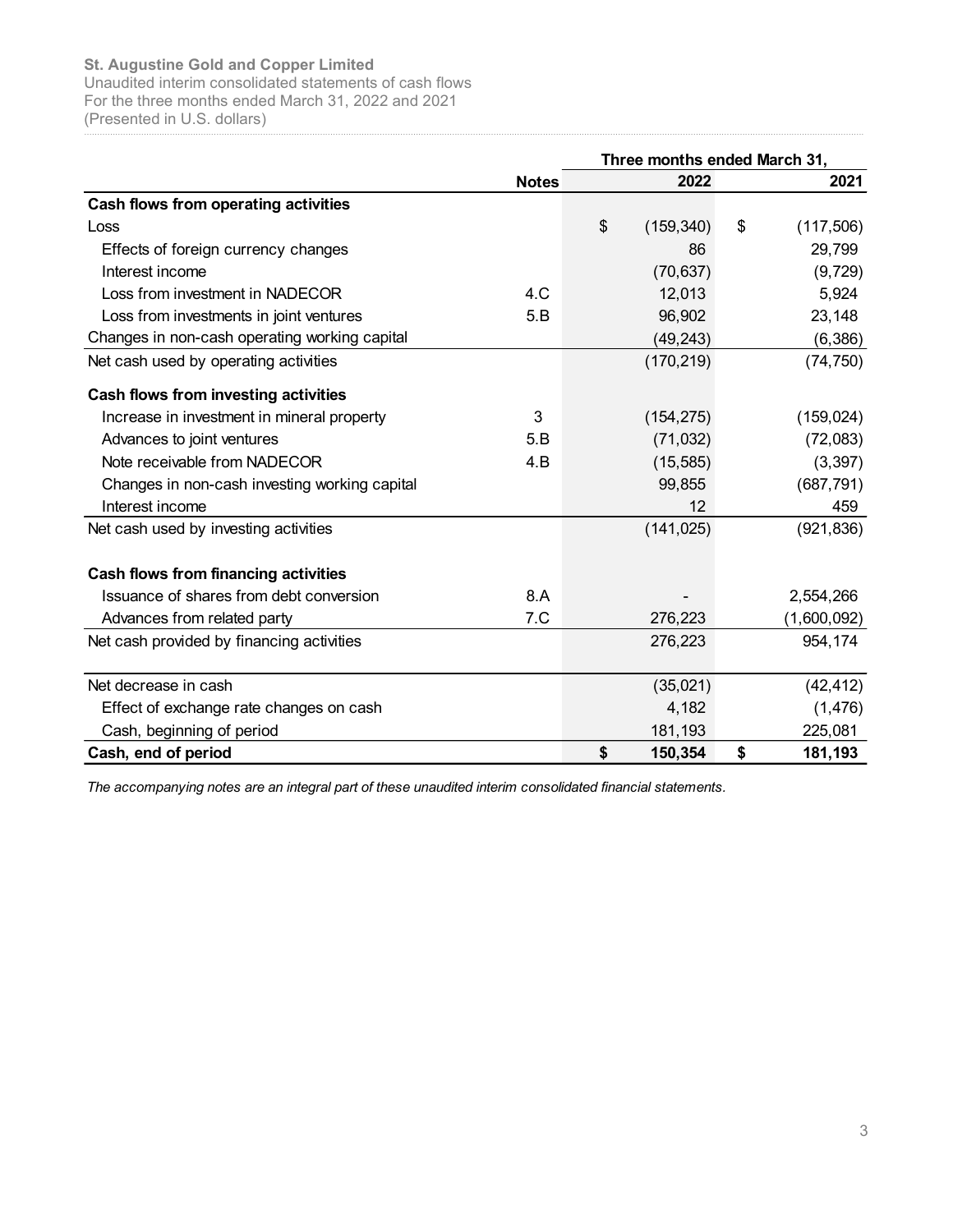| For the three months ended March 31, 2022 and 2021<br>(Presented in U.S. dollars) |              |                              |                                    |                        |                                |                                |                                              |                                            |
|-----------------------------------------------------------------------------------|--------------|------------------------------|------------------------------------|------------------------|--------------------------------|--------------------------------|----------------------------------------------|--------------------------------------------|
|                                                                                   |              |                              |                                    | Share option           | Warrant                        | <b>Accumulated</b>             | <b>Accumulated</b><br>other<br>comprehensive |                                            |
| Balance, January 1, 2021                                                          | <b>Notes</b> | <b>Shares</b><br>726,758,334 | Share capital<br>$$129,272,617$ \$ | reserves<br>12,033,926 | reserves<br>\$1,215,488<br>-\$ | deficit<br>$(26, 771, 580)$ \$ | loss                                         | <b>Total</b><br>(7,218,484) \$ 108,531,967 |
|                                                                                   |              | 70,176,859                   | 2,554,266                          |                        |                                |                                |                                              | 2,554,266                                  |
|                                                                                   |              |                              |                                    |                        |                                |                                |                                              |                                            |
| Equity conversion                                                                 | 8.A          |                              |                                    |                        |                                |                                |                                              |                                            |
| Foreign exchange translation loss<br>Loss                                         |              |                              |                                    |                        |                                |                                | (390, 765)                                   | (390, 765)                                 |
| Balance, March 31, 2021                                                           |              | 796,935,193                  | 131,826,883                        | 12,033,926             | 1,215,488                      | (117, 506)<br>(26, 889, 086)   | (7,609,249)                                  | (117, 506)<br>110,577,962                  |
| Balance, January 1, 2022                                                          |              | 836,784,426                  | 133,601,047                        | 12,033,926             | 1,215,488                      | (28, 513, 743)                 | (9,506,440)                                  | 108,830,278                                |
| Foreign exchange translation loss                                                 |              | $\overline{\phantom{a}}$     |                                    |                        |                                | $\blacksquare$                 | (958, 546)                                   | (958, 546)                                 |
| Loss                                                                              |              | $\overline{\phantom{a}}$     |                                    |                        |                                | (159, 340)                     |                                              | (159, 340)                                 |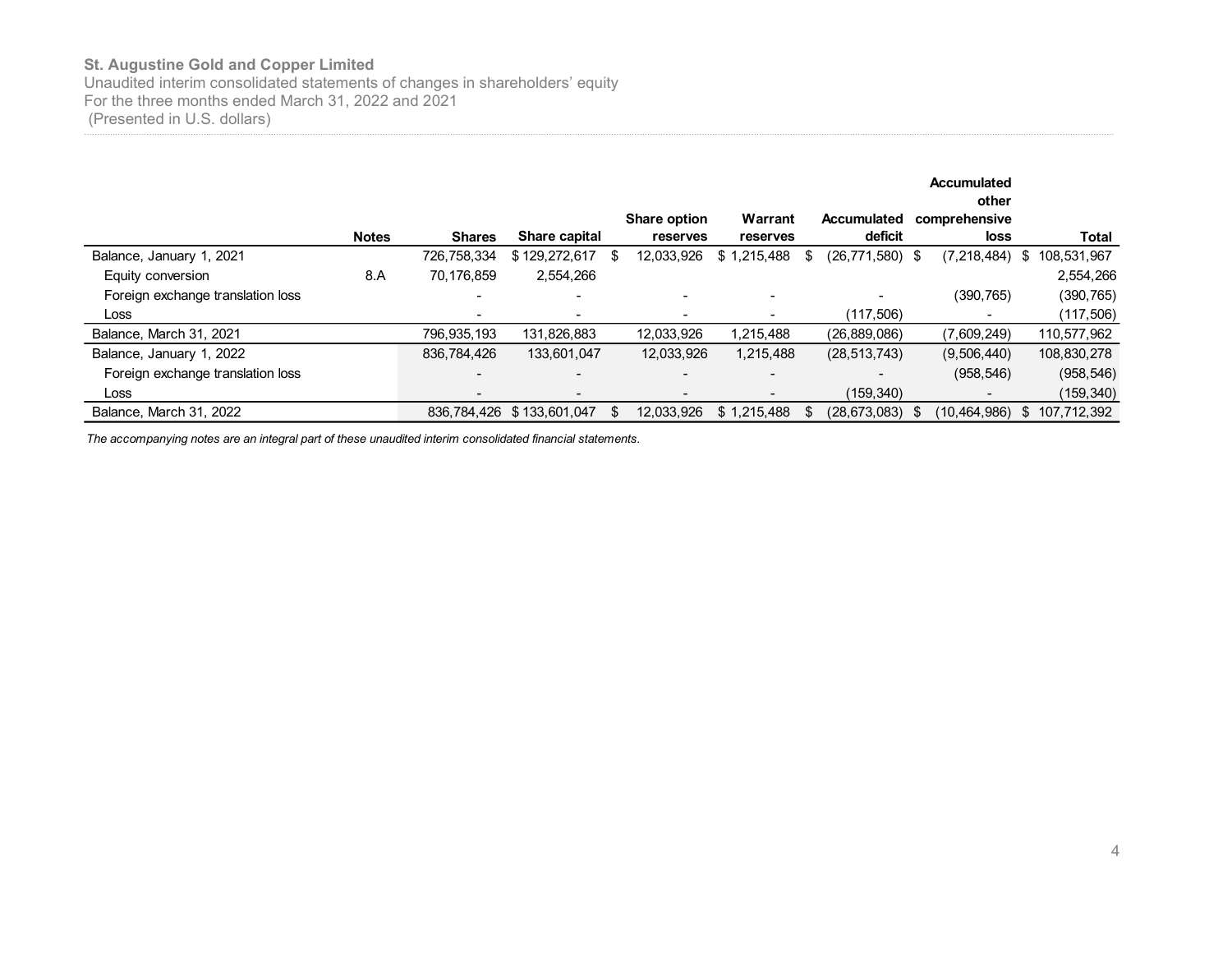# 1. Organization & description of business and continuance of operations

St. Augustine Gold and Copper Limited (the "Company" or "SAGC") was incorporated on January 27, 2010, in the British Virgin Islands. The address of the Company's corporate office is No. 21, Greenwood Lane, Singapore, 286949. The registered address of the Company is Jayla Place, Wickham's Cay 1, Road Town, Tortola VG 1110, British Virgin Islands.

The Company has earned no revenues since its recapitalization in 2011 and is focused on the exploration and evaluation of its mineral property. The Company (through a related party company, prior to the Company's incorporation) and Nationwide Development Corporation ("NADECOR"), a Philippine corporation, entered into a Letter of Intent dated November 10, 2009, and executed a Memorandum of Understanding ("MOU") on April 27, 2010. Under these agreements, subsequent amendments and related agreements, the Company became responsible for providing technical assistance for operations and acquired the right to earn-in an aggregate 60% equity position, through direct and indirect investments, in the King-king Joint Venture envisioned in the MOU. The earn-in is based on expenditures made to benefit the King-king copper gold project (the "Project") as well as direct payments to NADECOR. The MOU will be superseded following fulfillment of the terms of an amended agreement executed in 2013 and amended in August 2014 (Note 4.A).

The Project is a copper-gold mineral reserve located at Sitio Gumayan, Barangay King-king, Municipality of Pantukan, Davao de Oro, on Mindanao Island, Philippines. Several years of exploration, including drilling and baseline studies have been completed by various parties. A National Instrument 43-101-compliant Preliminary Feasibility Technical Report had been completed and published on SEDAR on November 1, 2013.

The Philippine Environmental Management Bureau approved the Project Environmental Impact Study and issued the Environmental Compliance Certificate ("ECC") to NADECOR for the Kingking Project on February 26, 2015.

On January 4, 2016, Mines and Geosciences Bureau ("MGB") approved the Declaration of Mine Project Feasibility ("DMPF") therefore authorizing NADECOR and the Company to proceed in the development, construction and operation of the King-king Project per approved plans and strategies.

In June 2016, MGB issued an order approving the assignment of the Mineral Production Sharing Agreement ("MPSA") to Kingking Mining Corporation ("KMC") pursuant to the deeds of assignment dated October 22, 2010 and November 25, 2013.

On August 8, 2016, the Company announced that the Department of Environment and Natural Resources ("DENR") through MGB has approved the renewal of the amended MPSA for another 25-year term.

The Company is dependent upon its ability to obtain additional financing to complete a Bankable Feasibility Study ("BFS"), develop the mine site, and fund operations.

These unaudited interim consolidated financial statements, prepared as at and for the three months ended March 31, 2022 and 2021 (the "Financial Statements") have been prepared assuming the Company will continue as a going concern, which contemplates the realization of assets and discharge of liabilities in the normal course of business. The Company earns no operating revenues and has incurred an accumulated deficit of \$28,673,083 through March 31, 2022 (December 31, 2021 - \$28,513,743). The Company had a working capital deficit of \$4,875,437 at March 31, 2022 (December 31, 2021 – \$4,511,284); however, the Company has \$3,500,000 in commitments remaining to a joint venture investee (Note 13.B). Further, additional funds must be raised in order to further develop and construct the Project and ultimately realize a positive economic return. This represents a material uncertainty that may cast significant doubt about the Company's ability to continue as a going concern. The ability of the Company to continue as a going concern is dependent upon obtaining necessary financing to complete permitting activities, engineering design, construction and placement of the mineral property into commercial production. The Financial Statements do not include any adjustments relating to the recoverability and classification of recorded assets, or the amounts and classification of liabilities that might be necessary in the event the Company cannot continue in existence.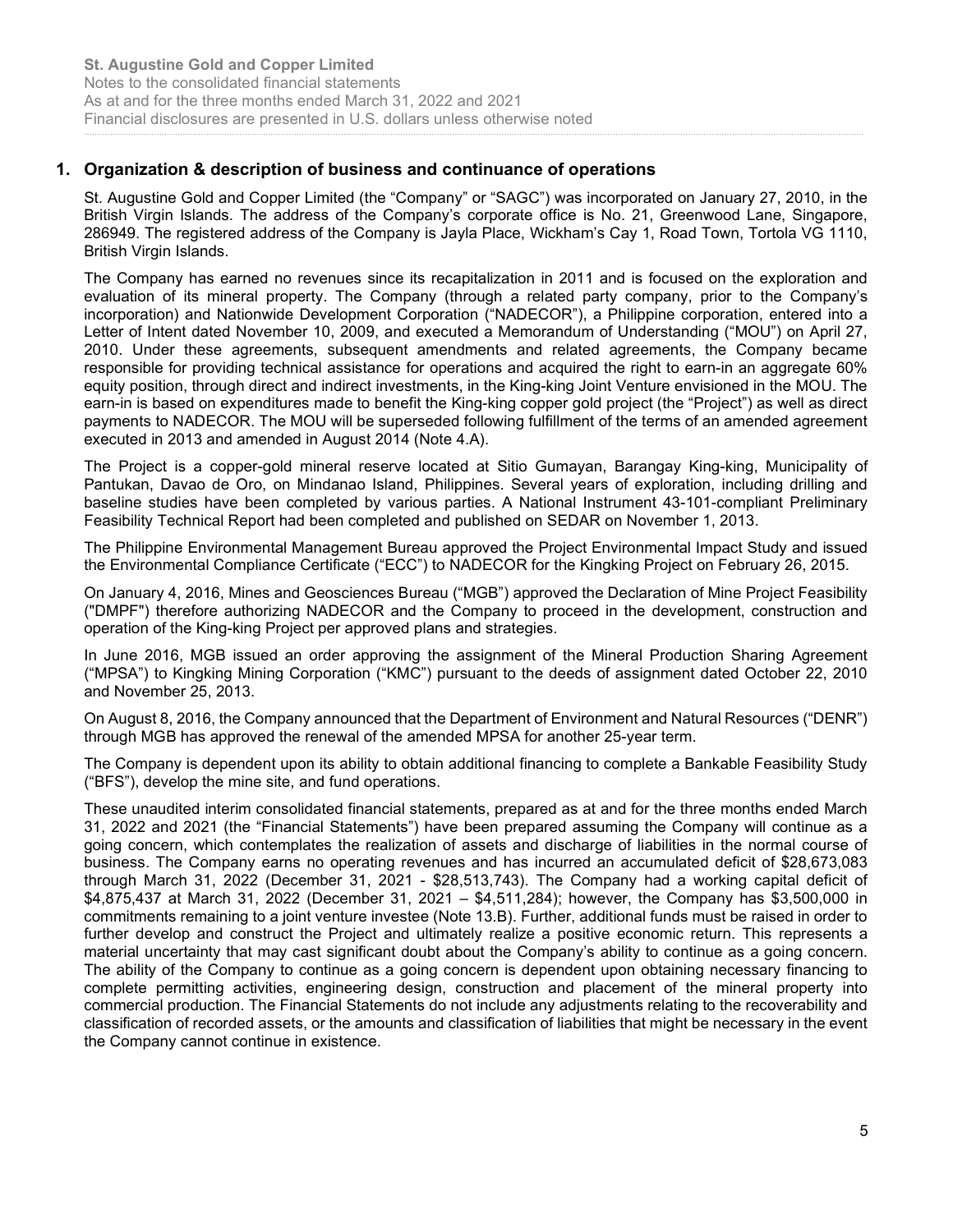In March 2020, the World Health Organization declared coronavirus COVID-19 a global pandemic. This contagious disease outbreak, which has continued to spread, and any related adverse public health developments, has adversely affected workforces, economies, and financial markets globally, potentially leading to an economic downturn. It is not possible for the Company to predict the duration or magnitude of the adverse results of the outbreak and its effects on the Company's business or ability to raise funds.

These Financial Statements were authorized for issue by the Board of Directors on May 12, 2022.

# 2. Significant accounting policies

A. Statement of compliance

These Financial Statements, including comparatives, have been prepared in accordance with International Accounting Standard 34, Interim Financial Reporting, as issued by the International Accounting Standards Board ("IASB") effective for the Company's reporting period ending December 31, 2021. They do not include all of the information required for full annual financial statements, and should be read in conjunction with the Company's consolidated financial statements for the year ended December 31, 2021. Accounting policies applied are the same as those applied in the Company's annual financial statements which are filed under the Company's profile on SEDAR at www.sedar.com, with the exception of new and revised accounting standards outlined in Note 2.F. The Financial Statements are prepared as at and for the three months ended March 31, 2022, which is part of the period to be covered by the Company's annual financial statements for the year ending December 31, 2022.

B. Basis of presentation

The Financial Statements have been prepared using historical costs and fair values of certain items. Items initially measured at fair value include cash held in foreign currencies, warrant valuations, share-based payments and investments. Also, the Financial Statements have been prepared using the accrual method of accounting, except for cash flow information. The use of "₱" refers to Philippine pesos and "CDN\$" refers to Canadian dollars.

C. Basis of consolidation

The Financial Statements include the accounts of the Company and its subsidiaries. Intercompany balances and transactions are eliminated on consolidation.

D. Segment reporting

The Company operates in a single reportable operating segment, which is the exploration and evaluation of its mineral property. The Company's sole mineral property interest, the Kingking Project, is located in the Philippines.

E. Significant accounting estimates, judgments and assumptions

The preparation of these financial statements requires management to make judgments and estimates and form assumptions that affect the reported amounts of assets and liabilities at the date of the Financial Statements and reported amounts of income and expenses during the reporting period. On an ongoing basis, management evaluates its judgments and estimates in relation to assets, liabilities and expenses. Management uses historical experience and other factors it believes to be reasonable under the given circumstances as the basis for its judgments and estimates. Actual outcomes may differ from these estimates under different assumptions and conditions. There were no changes in key estimates, judgments or assumptions since the year ended December 31, 2021.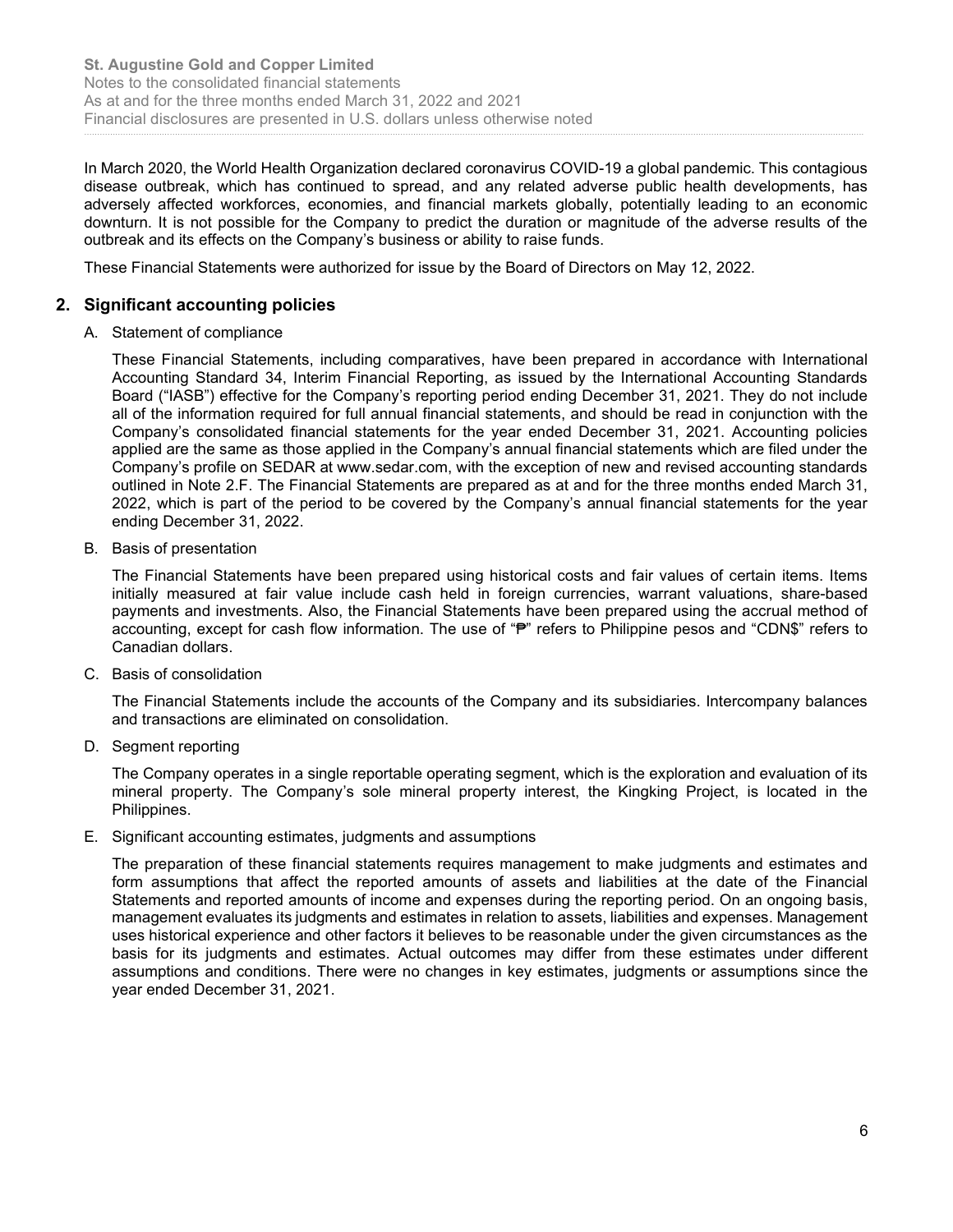# 3. Investment in mineral property

| <b>St. Augustine Gold and Copper Limited</b>                                                                                |                                    |                                       |
|-----------------------------------------------------------------------------------------------------------------------------|------------------------------------|---------------------------------------|
|                                                                                                                             |                                    |                                       |
|                                                                                                                             |                                    |                                       |
|                                                                                                                             |                                    |                                       |
|                                                                                                                             |                                    |                                       |
|                                                                                                                             |                                    |                                       |
| Notes to the consolidated financial statements<br>As at and for the three months ended March 31, 2022 and 2021              |                                    |                                       |
| Financial disclosures are presented in U.S. dollars unless otherwise noted                                                  |                                    |                                       |
|                                                                                                                             |                                    |                                       |
| <b>Investment in mineral property</b>                                                                                       |                                    |                                       |
|                                                                                                                             |                                    |                                       |
| The following table summarizes changes to the investment in mineral property as at March 31, 2022 and December<br>31, 2021: |                                    |                                       |
|                                                                                                                             |                                    |                                       |
| Begnning balance                                                                                                            | \$<br>March 31, 2022<br>62,060,929 | \$<br>December 31, 2021<br>61,392,584 |
| Additions                                                                                                                   | 152,827                            | 668,345                               |

The Company's investment in mineral property is secured under its rights under the MOU. Additionally, the Company owns 25% of NADECOR directly (Note 4.C). Management expects to fulfill the terms of the Project Framework Agreement ("PFA") (Note 4.A), which will supersede the terms of the MOU. However, until the PFA is substantially completed, the MOU is the current contract in force underlying this asset at March 31, 2022.

The Company has committed to spend \$43,500,000 to complete a BFS for the Project, for which the Company will earn a 45% interest in the Project. The underlying earn-in accumulates as expenditures are made, along with other milestones and earn-in commitments. An additional 6% can be earned through interim payments to NADECOR and an additional 9% can be earned by funding a minimum of \$32,000,000 in capital development expenditures ("CapEx"), subject to adjustment according to outcomes contemplated in the MOU. To earn the full 60% potential interest in the Project, the Company will spend, or pay to NADECOR, a minimum of \$83,000,000, as outlined by the agreement summarized below and subject to adjustments for outcomes contemplated in the MOU. A significant variable which can change this minimum commitment is the planned tonnage throughput of mine operations. In the event that the Company's minimum commitment increases, the Company and NADECOR share in the economic benefit of cost savings against CapEx at the ratio of the earn-in. The Company also incurs costs related to the Project which do not qualify for progress towards the earn-in. The expenditure requirements and progress towards the payments are summarized as follows: Exclusive that to the includes capitalized depreciation for the three months ended March 31, 2022 of \$nil (2021 –<br>
I. the chompany sinvestment in mineral property is secured under its rights under the NOU. Additionally, t n the above table includes capitalized depreciation for the three months ended March 31, 2022 of Snil (2021 = 2.438) (SNet 6).<br>The Company's investment in mineral property is secured under its rights under the MOU. Additio **EX.** B73) (Note 6),<br>
The Company sinvestment in mineral property is secured under its rights under the MOU. Additionally, the<br>
Tompany owns 25% of NADECOR directly (Note 4.C). Management expects to fulfill the terms of t The Company's investment in mineral property is secured under its rights under the MOU. Additionally, the Company owns 26% of MADECOR direct Princrement expects to fulfill the terms of the Project framework Agreement ("PF Incremental BFS funding in a property is secured with constrained in the work and the must constrained the must constrained the terms of the Frontier and the Property Appeared the terms of the Frontier and the Frontier an Framework Agreement (PrEAT) (Note 4.A), which will supersede the ferms of the MOU. However, until the PFA is<br>
substantially completed, the MOU is the current contract in force underlying this asset at March 31, 2022<br>
In substantially completed, the MOU is the current contract in force underlying this asset at March 31, 2022.<br>
The Company has commutiled to spend \$45,500,000 to complete a BFS for the Project, for which the Company will<br>
The

| <b>Item</b>                        | Earn-in amount |   | March 31, 2022 |   | December 31, 2021 |
|------------------------------------|----------------|---|----------------|---|-------------------|
| Exclusivity payment to NADECOR (i) | 400.000        | S | 400,000        | S | 400.000           |
| Initial payment to NADECOR (ii)    | 3,100,000      |   | 3.100.000      |   | 3,100,000         |
| Initial BFS funding (iii)          | 30,000,000     |   | 30,000,000     |   | 30,000,000        |
| Incremental BFS funding (iv)       | 5,000,000      |   | 5,000,000      |   | 5,000,000         |
| Incremental BFS funding (iv)       | 8,500,000      |   | 8.500.000      |   | 8,500,000         |
| Payments to NADECOR (v)            | 4,000,000      |   | 1.231.000      |   | 1,231,000         |
| CapEx funding (vi)                 | 32,000,000     |   | 21,642,909     |   | 21,435,140        |
| Totals                             | 83,000,000     |   | 69,873,909     |   | 69,666,140        |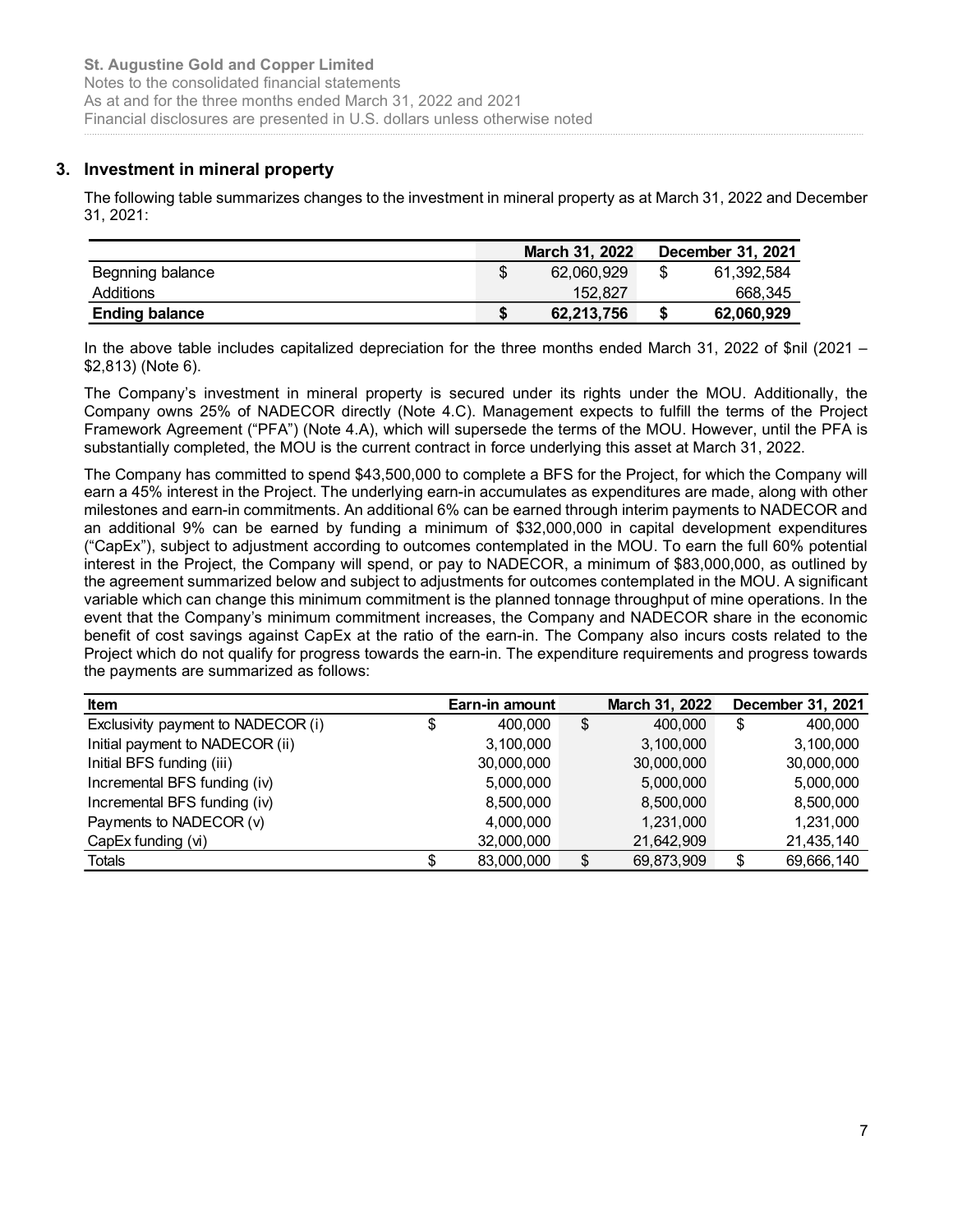- (i) Direct payment to NADECOR made in 2009;
- (ii) \$3,000,000 was paid in 2010. The remaining \$100,000 was paid in 2012;
- (iii) Direct project expenditures made by the Company pursuant to the Preferred Shares Investment Agreement ("PSIA"). The full amount has been expended;
- (iv) Direct project expenditures after the fulfillment of \$30,000,000 required to be expended following the PSIA;
- (v) The timing of direct payments to NADECOR is contingent on events contemplated in the MOU. During 2011, \$981,000 was paid, \$250,000 was paid during 2013, and the balance is expected to be paid if the terms of the PFA are not fulfilled; and
- (vi) Total CapEx based on planned mine throughput. The minimum commitment is \$32,000,000, and is subject to adjustment depending on the planned throughput of the mine. PFS results indicate throughput would increase the Company's CapEx commitment should the terms of the PFA not be completed.

|                                                                               | \$3,000,000 was paid in 2010. The remaining \$100,000 was paid in 2012; |                                                        |                                                                                                                                                                                                                                                                                                                                                                                                                                                                                                                                                                                                                                                                                                                                                                                                                                     |
|-------------------------------------------------------------------------------|-------------------------------------------------------------------------|--------------------------------------------------------|-------------------------------------------------------------------------------------------------------------------------------------------------------------------------------------------------------------------------------------------------------------------------------------------------------------------------------------------------------------------------------------------------------------------------------------------------------------------------------------------------------------------------------------------------------------------------------------------------------------------------------------------------------------------------------------------------------------------------------------------------------------------------------------------------------------------------------------|
|                                                                               |                                                                         |                                                        |                                                                                                                                                                                                                                                                                                                                                                                                                                                                                                                                                                                                                                                                                                                                                                                                                                     |
|                                                                               |                                                                         |                                                        |                                                                                                                                                                                                                                                                                                                                                                                                                                                                                                                                                                                                                                                                                                                                                                                                                                     |
| to be paid if the terms of the PFA are not fulfilled; and                     |                                                                         |                                                        |                                                                                                                                                                                                                                                                                                                                                                                                                                                                                                                                                                                                                                                                                                                                                                                                                                     |
|                                                                               |                                                                         |                                                        |                                                                                                                                                                                                                                                                                                                                                                                                                                                                                                                                                                                                                                                                                                                                                                                                                                     |
|                                                                               |                                                                         |                                                        |                                                                                                                                                                                                                                                                                                                                                                                                                                                                                                                                                                                                                                                                                                                                                                                                                                     |
| the accompanying consolidated statements of financial position is as follows: |                                                                         |                                                        |                                                                                                                                                                                                                                                                                                                                                                                                                                                                                                                                                                                                                                                                                                                                                                                                                                     |
|                                                                               | March 31, 2022                                                          |                                                        | December 31, 2021                                                                                                                                                                                                                                                                                                                                                                                                                                                                                                                                                                                                                                                                                                                                                                                                                   |
| \$                                                                            | 62,213,756                                                              | \$                                                     | 62,060,929                                                                                                                                                                                                                                                                                                                                                                                                                                                                                                                                                                                                                                                                                                                                                                                                                          |
|                                                                               |                                                                         |                                                        |                                                                                                                                                                                                                                                                                                                                                                                                                                                                                                                                                                                                                                                                                                                                                                                                                                     |
|                                                                               | 1,788,362<br>5,871,791                                                  |                                                        | 1,788,362<br>5,816,849                                                                                                                                                                                                                                                                                                                                                                                                                                                                                                                                                                                                                                                                                                                                                                                                              |
|                                                                               |                                                                         | Agreement ("PSIA"). The full amount has been expended; | (iii) Direct project expenditures made by the Company pursuant to the Preferred Shares Investment<br>(iv) Direct project expenditures after the fulfillment of \$30,000,000 required to be expended following<br>(v) The timing of direct payments to NADECOR is contingent on events contemplated in the MOU.<br>During 2011, \$981,000 was paid, \$250,000 was paid during 2013, and the balance is expected<br>(vi) Total CapEx based on planned mine throughput. The minimum commitment is \$32,000,000, and<br>is subject to adjustment depending on the planned throughput of the mine. PFS results indicate<br>throughput would increase the Company's CapEx commitment should the terms of the PFA not<br>A reconciliation of the progress made towards the earn-in to the amounts invested in mineral property included on |

# 4. Transactions with Nationwide Development Corporation

A. Project Framework Agreement ("PFA")

On October 3, 2013, the Company, NADECOR and Queensberry Mining & Development Corp. ("Queensberry, Note 7.C) executed the PFA, which was amended in August 2014. In November 2013, NADECOR's shareholders ratified the execution and implementation of the PFA. The Company received shareholder approval and conditional Toronto Stock Exchange ("TSX") approval in December 2013. The Company received shareholder approval and conditional TSX approval in July 2014 for the PFA amendment. NADECOR shareholders approved the PFA amendment in June 2014. The PFA amendment was executed on August 8, 2014. The amended PFA's purpose is to restructure and align NADECOR and the Company's financial interests in the Project. Upon completion of the amended PFA's terms, it will supersede the MOU and related agreements. The primary terms of this agreement, as amended, include the following completed items:

- In 2013, NADECOR established a mining company (King-king Mining Corporation; "KMC") which is 40% owned by NADECOR, 40% by the Company, and 20% by Queensberry (in accordance with Philippine nationality requirements). NADECOR is required to transfer the MPSA to KMC (Note 5.B);
- The Company extends a credit facility to NADECOR of up to ₱860,000,000 (approximately \$20,000,000), subject to available funds (Note 4.B);
	- o During 2014 the Company settled NADECOR debts of ₱110,000,000 (approximately \$2,500,000) and \$2,218,810 in exchange for additions to the receivable under the credit facility (Note 4.B);
- In 2013 NADECOR reimbursed \$2,800,000 million in Project expenditures to the Company;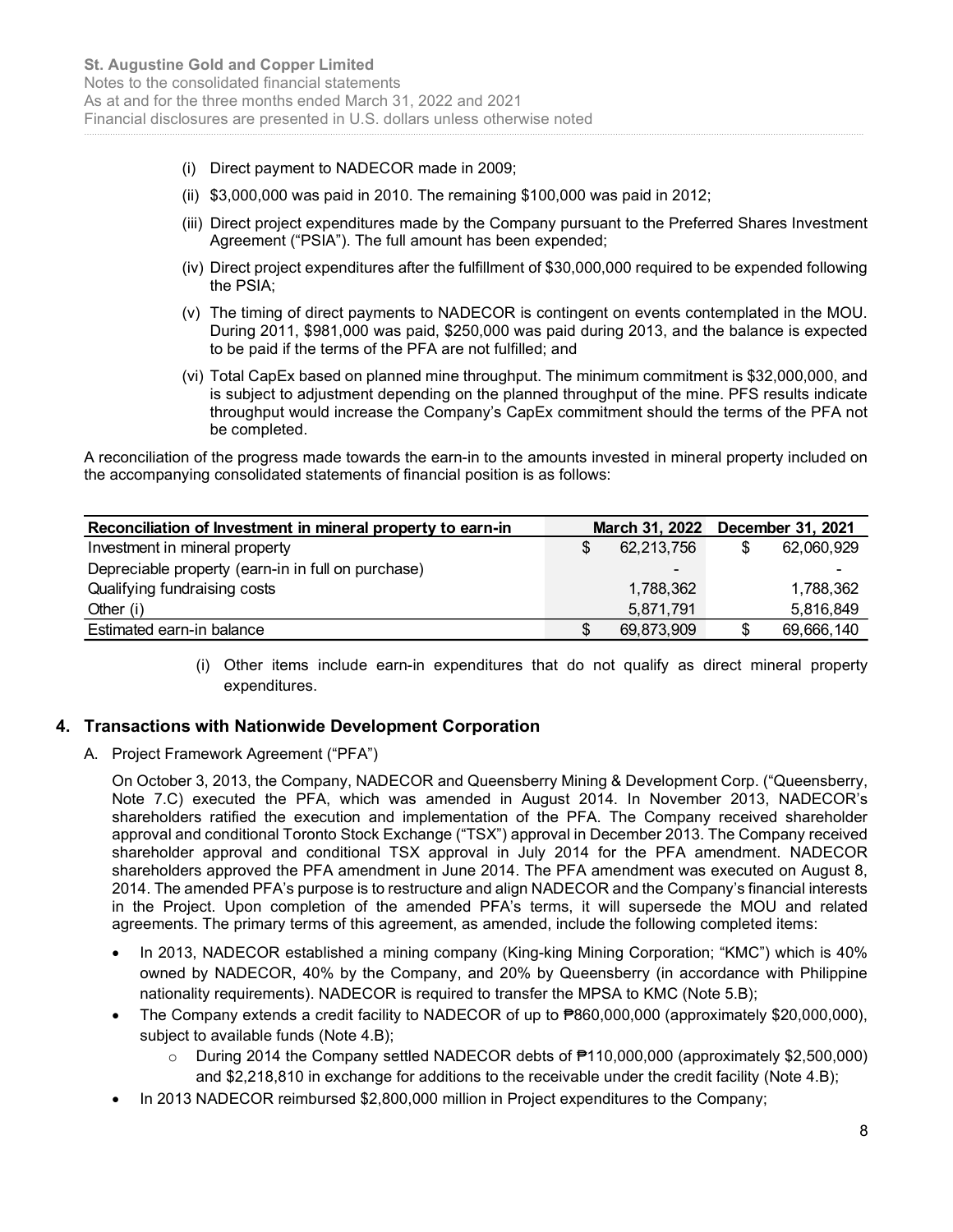- In 2013 NADECOR acknowledged that the Company has earned-in to a 50% economic interest in the Project, and this interest remains in effect whether or not the other terms of the PFA are entirely fulfilled; and
- In June 2016, MGB approved the assignment of MPSA to KMC.

The primary terms of the agreement pending completion are:

- The Company's acquisition of 100% of a milling company (King-king Milling Corporation; "MillingCo") from NADECOR by issuing debt payable to NADECOR (MillingCo was incorporated on February 7, 2014), and provision of funds to build the mill facility;
- NADECOR's shareholders will acquire the receivable from the Company as a dividend;
- The Company will settle the debt payable (with a dividend to NADECOR's shareholders) in exchange for cash or Company shares from treasury (cash or share settlement is at NADECOR shareholders' discretion), up to a maximum issuance of 185,000,000 shares;
- The execution of an ore sales agreement between MillingCo and KMC, making MillingCo the exclusive buyer of KMC's ore;
- MillingCo's provision of loaned funds for KMC to build mining operation facilities; and
- A secondary public listing of the Company's shares on the Philippine Stock Exchange.

KMC (Note 5.B) will be loaned \$11,000,000 under a credit facility which has been committed to secure land acquisitions (\$10,000,000) and to compensate Queensberry (Note 7.C) for certain services provided (\$1,000,000). The Queensberry service contract contains milestone payments related to permitting and transfer of the MPSA to KMC, the Project joint venture. KMC paid \$500,000 of this amount as payable upon issuance of the ECC in April 2015. The Company had advanced \$7,500,000 of the facility to KMC at March 31, 2022 and December 31, 2021 (Note 5.B).

#### B. Note receivable from NADECOR

At March 31, 2022, NADECOR owed the Company \$5,447,775 under the terms of the facility established by the amended PFA (Note 4.A) (December 31, 2021 – \$5,391,518). The balance includes ₱110 million (approximately \$2,500,000) advanced in cash to settle NADECOR's debt to Queensberry and Company shares issued against other NADECOR debts, valued at \$2,218,810, as well as other advances and accrued interest. The note matures October 3, 2023, at which time a single installment for principal and accrued interest is due. The maturity date can be extended an additional fifteen years at NADECOR's option. The note accrues interest at one-year LIBOR per annum until the date of commercial production of the Project, at which time interest will accrue at one-year LIBOR plus 2%. The note may be repaid at any time without premium or penalty.

C. Investment in NADECOR

On March 15, 2013, the Company executed an agreement with NADECOR (the "NADECOR Subscription") whereby the Company acquired 25% of NADECOR's common shares for ₱1.8 billion (\$43,520,407). The terms of this agreement were fully executed in 2013 and the Company holds 25% of NADECOR's issued and outstanding common stock.

The Company accounts for its investment in NADECOR as an investment in an associate using the equity method.

NADECOR's ability to transfer funds to the Company in the form of cash dividends is limited by law while NADECOR has an accumulated deficit. The law does not have significant restrictions on NADECOR`s ability to repay Philippine loans or advances made by the Company.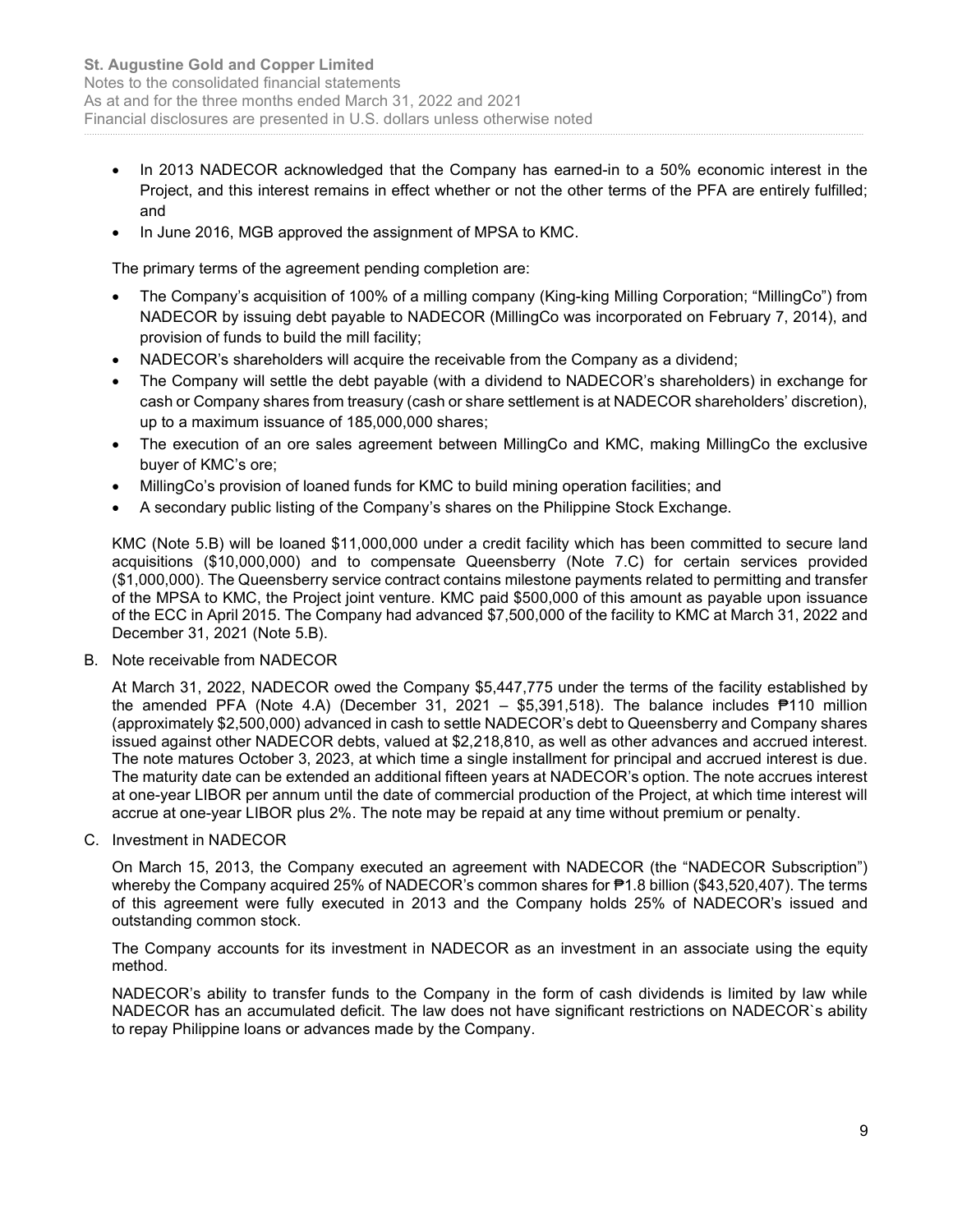| elow is the summarized financial information of NADECOR prepared under IFRS for the three months ended                                                                                                      |       |                                  |                            |
|-------------------------------------------------------------------------------------------------------------------------------------------------------------------------------------------------------------|-------|----------------------------------|----------------------------|
| larch 31, 2022 and 2021, acknowledging fair value adjustments made at the date of the acquisition and<br>econciliation with the carrying amount of the investment in the consolidated financial statements: |       |                                  |                            |
| <b>Item</b><br><b>Current assets</b>                                                                                                                                                                        | \$    | March 31, 2022<br>26,713 \$      | March 31, 2021             |
| Non-current assets                                                                                                                                                                                          |       | 142,489,398                      | 45,297<br>152,725,568      |
| <b>Current liabilities</b>                                                                                                                                                                                  |       | (1,485,315)                      | (1, 337, 347)              |
| Non-current liabilities                                                                                                                                                                                     |       | (5,347,111)                      | (5,619,946)                |
| Net assets                                                                                                                                                                                                  | \$    | 135,683,685 \$                   | 145,813,572                |
|                                                                                                                                                                                                             |       | 25%                              | 25%                        |
| Share of net assets                                                                                                                                                                                         |       |                                  | 36,453,393                 |
| Carrying amount on statement of financial position                                                                                                                                                          | \$    | 33,920,921 \$                    |                            |
| Loss                                                                                                                                                                                                        |       |                                  |                            |
|                                                                                                                                                                                                             | \$    | $(48,052)$ \$<br>(2,524,736)     | (23, 694)                  |
| Foreign exchange translation loss<br>Comprehensive loss                                                                                                                                                     | $\$\$ | $(2,572,788)$ \$                 | (1,487,280)<br>(1,510,974) |
| Share of comprehensive loss                                                                                                                                                                                 |       | 25%                              | 25%                        |
| Proportionate share of loss                                                                                                                                                                                 | \$    |                                  |                            |
| Proportionate share of translation loss                                                                                                                                                                     | \$    | $(12,013)$ \$<br>$(631, 184)$ \$ | (5,924)<br>(371, 820)      |

# 5. Investments in joint ventures

The Company is invested in two joint ventures.

A. Kingking Gold and Copper Mines, Inc. ("KGCMI")

The Company has invested cash totaling \$752,913 in KGCMI through March 31, 2022 and December 31, 2021, in exchange for 40% of KGCMI's voting common shares. At March 31, 2022 and December 31, 2021, the Company was owed \$nil for advances made to KGCMI.

KGCMI was incorporated to become the joint venture entity to hold the rights to develop and operate the Project in the Philippines. However, NADECOR arranged for a new entity, KMC (Note 5.B), to hold the rights to develop and operate the Project. It is expected that the assets and liabilities of KGCMI will be distributed to KMC. The Company accounts for this investment using the equity method; accordingly, the investment will be adjusted for the Company's share of profit and loss at each reporting period. As a Project site operating entity, KGCMI's expenses are capitalized, and the Company did not report a loss attributable to KGCMI in the Financial Statements.

At March 31, 2022 and December 31, 2021, KGCMI had current assets of approximately of \$43,000, noncurrent assets of approximately \$520,000, current liabilities of approximately \$163,000, and non-current liabilities of approximately \$50,000.

B. Kingking Mining Corporation ("KMC")

KMC was incorporated on October 30, 2013, to take KGCMI's (Note 5.A) role as the entity which will hold the rights to develop and operate the Project in the Philippines. The Company had invested \$58,706 in KMC through March 31, 2022 and December 31, 2021.

The Company continues to advance funds to KMC for joint venture operations. At March 31, 2022, the Company was owed \$ 411,309 for advances made to KMC (December 31, 2020 – \$2,772,158). During the three months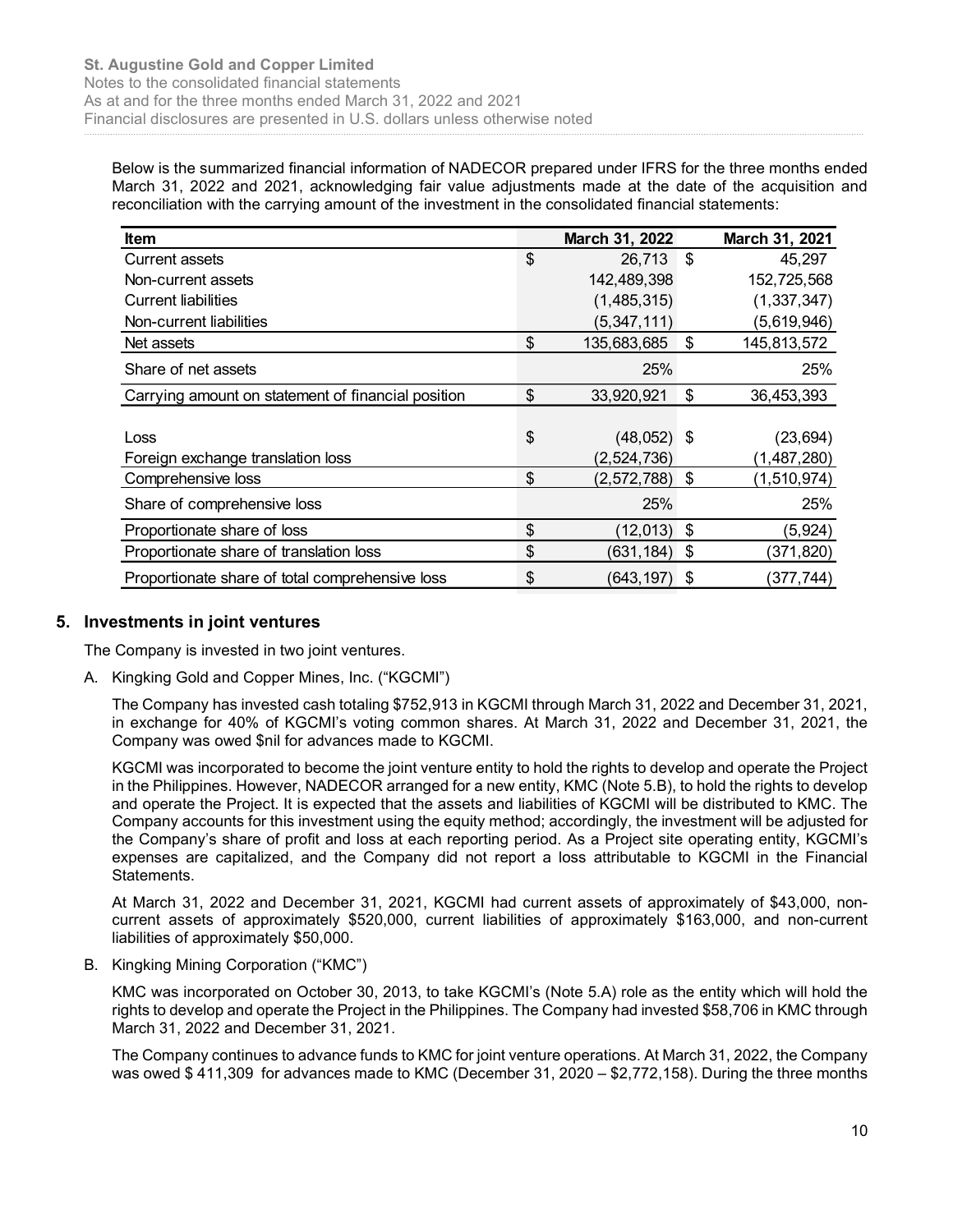| <b>Augustine Gold and Copper Limited</b><br>es to the consolidated financial statements<br>at and for the three months ended March 31, 2022 and 2021<br>ancial disclosures are presented in U.S. dollars unless otherwise noted                                                                                                                                                                                                                                                                                                                                                                                                                                         |                        |                |
|-------------------------------------------------------------------------------------------------------------------------------------------------------------------------------------------------------------------------------------------------------------------------------------------------------------------------------------------------------------------------------------------------------------------------------------------------------------------------------------------------------------------------------------------------------------------------------------------------------------------------------------------------------------------------|------------------------|----------------|
| ended March 31, 2022, the amount advanced to KMC was decrease and increased \$434,886 (2021 - \$843)<br>due to comprehensive loss and income, respectively, from the Company's investment in KMC.                                                                                                                                                                                                                                                                                                                                                                                                                                                                       |                        |                |
| At March 31, 2022, KMC owed the Company \$8,356,559, comprised of \$7,500,000 in principal and \$856,559<br>in accrued interest (December 31, 2021 - $$8,331,263$ ; $$7,500,000$ for principal and $$831,263$ for accrued<br>interest) under the credit facility established concurrent with amended PFA (Note 4.A). The credit facility to KMC<br>charges interest at the one-year LIBOR per annum until the date of commercial production, at which time the<br>rate is one-year LIBOR plus 2%. The facility is due in one payment in August 2024 and can be paid before<br>maturity without penalty, and can be extended by a further 15 years at the option of KMC. |                        |                |
|                                                                                                                                                                                                                                                                                                                                                                                                                                                                                                                                                                                                                                                                         |                        |                |
| Below is the summarized financial information of KMC prepared under IFRS for the three months ended<br>March 31, 2022 and 2021 and reconciliation with the carrying amount of the investment on the consolidated<br>statements of financial position:                                                                                                                                                                                                                                                                                                                                                                                                                   |                        |                |
| ltem                                                                                                                                                                                                                                                                                                                                                                                                                                                                                                                                                                                                                                                                    | March 31, 2022         | March 31, 2021 |
| Current assets                                                                                                                                                                                                                                                                                                                                                                                                                                                                                                                                                                                                                                                          | \$<br>364,108 \$       | 378,916        |
| Non-current assets                                                                                                                                                                                                                                                                                                                                                                                                                                                                                                                                                                                                                                                      | 12,245,369             | 12,810,784     |
| <b>Current liabilities</b>                                                                                                                                                                                                                                                                                                                                                                                                                                                                                                                                                                                                                                              | (10, 202, 065)         | (10,019,460)   |
| Non-current liabilities                                                                                                                                                                                                                                                                                                                                                                                                                                                                                                                                                                                                                                                 | (7,502,120)            | (7,449,941)    |
| Net liabilities                                                                                                                                                                                                                                                                                                                                                                                                                                                                                                                                                                                                                                                         | \$<br>$(5,094,708)$ \$ | (4,279,701)    |
| Loss                                                                                                                                                                                                                                                                                                                                                                                                                                                                                                                                                                                                                                                                    | \$<br>$(242, 254)$ \$  | (57, 871)      |
| Foreign exchange translation gain (loss)                                                                                                                                                                                                                                                                                                                                                                                                                                                                                                                                                                                                                                | (844, 964)             | 59,978         |
| Comprehensive income (loss)                                                                                                                                                                                                                                                                                                                                                                                                                                                                                                                                                                                                                                             | \$<br>$(1,087,218)$ \$ | 2,107          |
| Share of comprehensive income                                                                                                                                                                                                                                                                                                                                                                                                                                                                                                                                                                                                                                           | 40%                    | 40%            |
| Proportionate share of loss                                                                                                                                                                                                                                                                                                                                                                                                                                                                                                                                                                                                                                             | \$<br>$(96,902)$ \$    | (23, 148)      |
| Proportionate share of translation income (loss)                                                                                                                                                                                                                                                                                                                                                                                                                                                                                                                                                                                                                        | \$<br>$(337,986)$ \$   | 23,991         |

The carrying amount of the Company's investments in KMC and KGCMI totaled \$nil as at March 31, 2022 and December 31, 2021. The Company carries its investment in KMC at \$nil and the Company has reduced its advances to joint ventures for losses in excess of the Company's carrying value investment in KMC. During the three months ended March 31, 2022, the Company's share of KMC's total comprehensive income was \$434,886 (2020 – \$843) which also decreased and increased the Company's advances to joint ventures, respectively.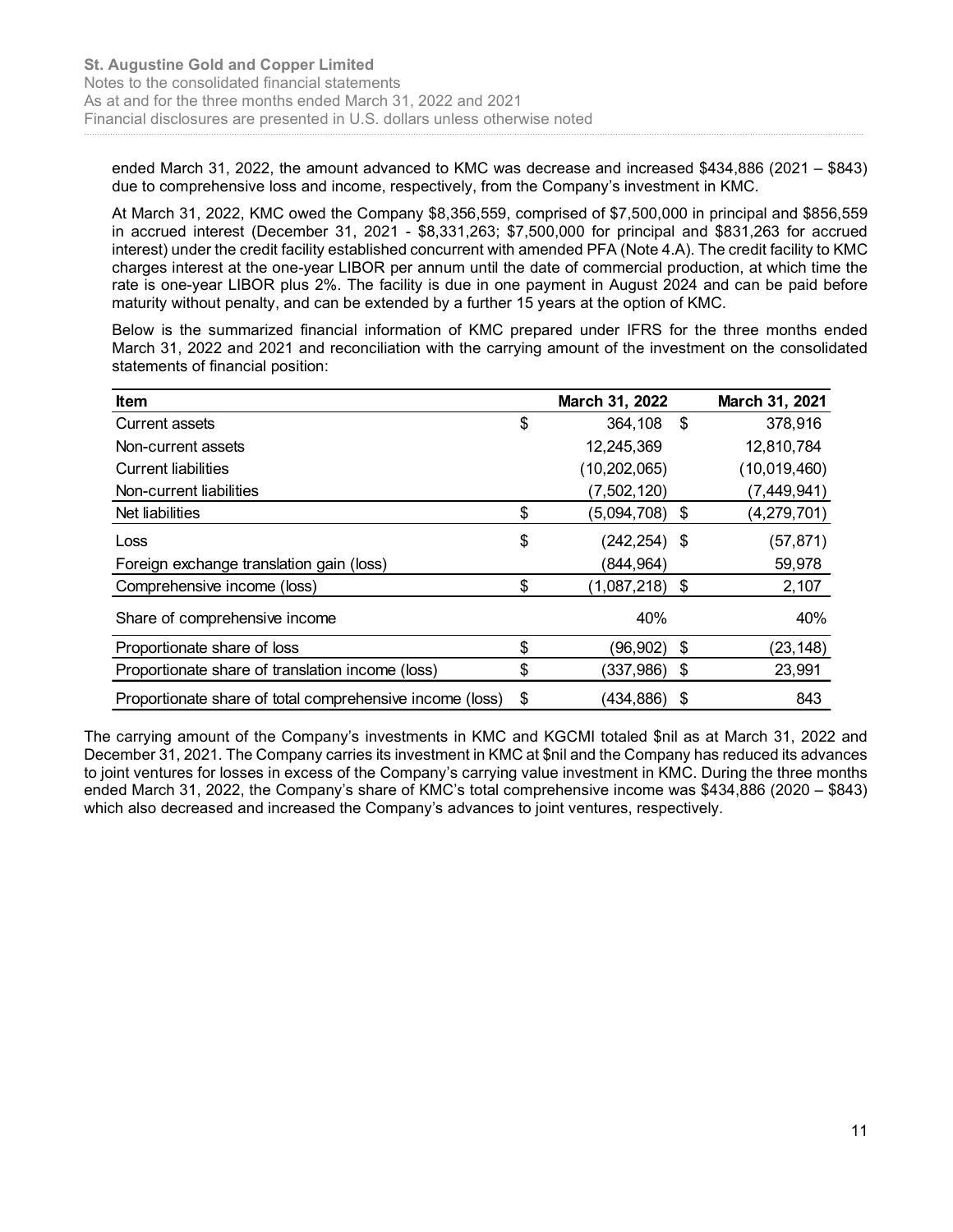Notes to the consolidated financial statements As at and for the three months ended March 31, 2022 and 2021 Financial disclosures are presented in U.S. dollars unless otherwise noted

#### 6. Property and equipment saha dan kalendar dan bagian dan bagian dari dari dari dan bagian dan bagian dan bagian dan bagian dan bagian da<br>Salah dan bagian dan bagian dan bagian dan bagian dan bagian dan bagian dan bagian dan bagian dan bagian dan

| <b>ustine Gold and Copper Limited</b><br>o the consolidated financial statements<br>nd for the three months ended March 31, 2022 and 2021<br>al disclosures are presented in U.S. dollars unless otherwise noted |                |                      |            |                     |                   |
|------------------------------------------------------------------------------------------------------------------------------------------------------------------------------------------------------------------|----------------|----------------------|------------|---------------------|-------------------|
|                                                                                                                                                                                                                  |                |                      |            |                     |                   |
|                                                                                                                                                                                                                  |                |                      |            |                     |                   |
|                                                                                                                                                                                                                  |                |                      |            |                     |                   |
|                                                                                                                                                                                                                  |                |                      |            |                     |                   |
|                                                                                                                                                                                                                  |                |                      |            |                     |                   |
| ty and equipment                                                                                                                                                                                                 |                |                      |            |                     |                   |
|                                                                                                                                                                                                                  |                |                      |            |                     |                   |
|                                                                                                                                                                                                                  |                |                      |            | <b>Right-of-use</b> |                   |
|                                                                                                                                                                                                                  |                | <b>Vehicles</b>      |            | assets              | <b>Totals</b>     |
| Cost balance, January 1, 2021                                                                                                                                                                                    | \$             | 584,980 \$           |            | $25,159$ \$         | 610,139           |
| Additions                                                                                                                                                                                                        |                |                      |            |                     |                   |
| Balance, December 31, 2021 and March 31, 2022                                                                                                                                                                    | \$             | 584,980              | $\sqrt{3}$ | 25,159 \$           | 610,139           |
| Accumulated depreciation, January 1, 2021                                                                                                                                                                        | \$             |                      |            |                     |                   |
| Additions                                                                                                                                                                                                        |                | 562,562 \$<br>22,418 |            | 25,159 \$           | 587,721<br>22,418 |
|                                                                                                                                                                                                                  |                | 584,980              |            | 25,159              | 610,139           |
|                                                                                                                                                                                                                  |                |                      |            |                     |                   |
| Balance, December 31, 2021                                                                                                                                                                                       |                |                      |            |                     |                   |
| Additions                                                                                                                                                                                                        |                |                      |            |                     |                   |
| Balance, March 31, 2022                                                                                                                                                                                          | $\mathfrak{S}$ | 584,980 \$           |            | $25,159$ \$         | 610,139           |
| Net book value, December 31, 2021                                                                                                                                                                                | \$             | ٠                    | \$         |                     | \$                |

# 7. Related party transactions

A. Transactions with officers and directors

| Net book value, December 31, 2021                                                                                                                                                                                                                      |                              |               |  |
|--------------------------------------------------------------------------------------------------------------------------------------------------------------------------------------------------------------------------------------------------------|------------------------------|---------------|--|
| Net book value, March 31, 2022                                                                                                                                                                                                                         |                              |               |  |
| re were no impairment losses recognized during the three months ended March 31, 2021 and 2020 with respect<br>roperty and equipment. Depreciation capitalized into the mineral asset three months ended March 31, 2021 was<br>$(2020 - $2,813)$ .      |                              |               |  |
| ated party transactions                                                                                                                                                                                                                                |                              |               |  |
| tain key management personnel, or their related parties, hold positions in other entities that result in them having<br>trol or significant influence over the financial or operating policies of those entities.                                      |                              |               |  |
| following related parties transacted with the Company in the reporting period of these Financial Statements.                                                                                                                                           |                              |               |  |
| terms and conditions of the transactions with key management personnel and their related parties are made at<br>ns equivalent to those that prevail on similar transactions to non-key management personnel related entities at<br>arm's length basis. |                              |               |  |
| Transactions with officers and directors                                                                                                                                                                                                               |                              |               |  |
| The aggregate value of transactions with officers and directors is as follows:                                                                                                                                                                         |                              |               |  |
|                                                                                                                                                                                                                                                        | Three months ended March 31, |               |  |
| Compensation                                                                                                                                                                                                                                           | 2022                         | 2021          |  |
| Officer salaries and director compensation<br>Share-based compensation                                                                                                                                                                                 | \$<br>164,266                | \$<br>195,266 |  |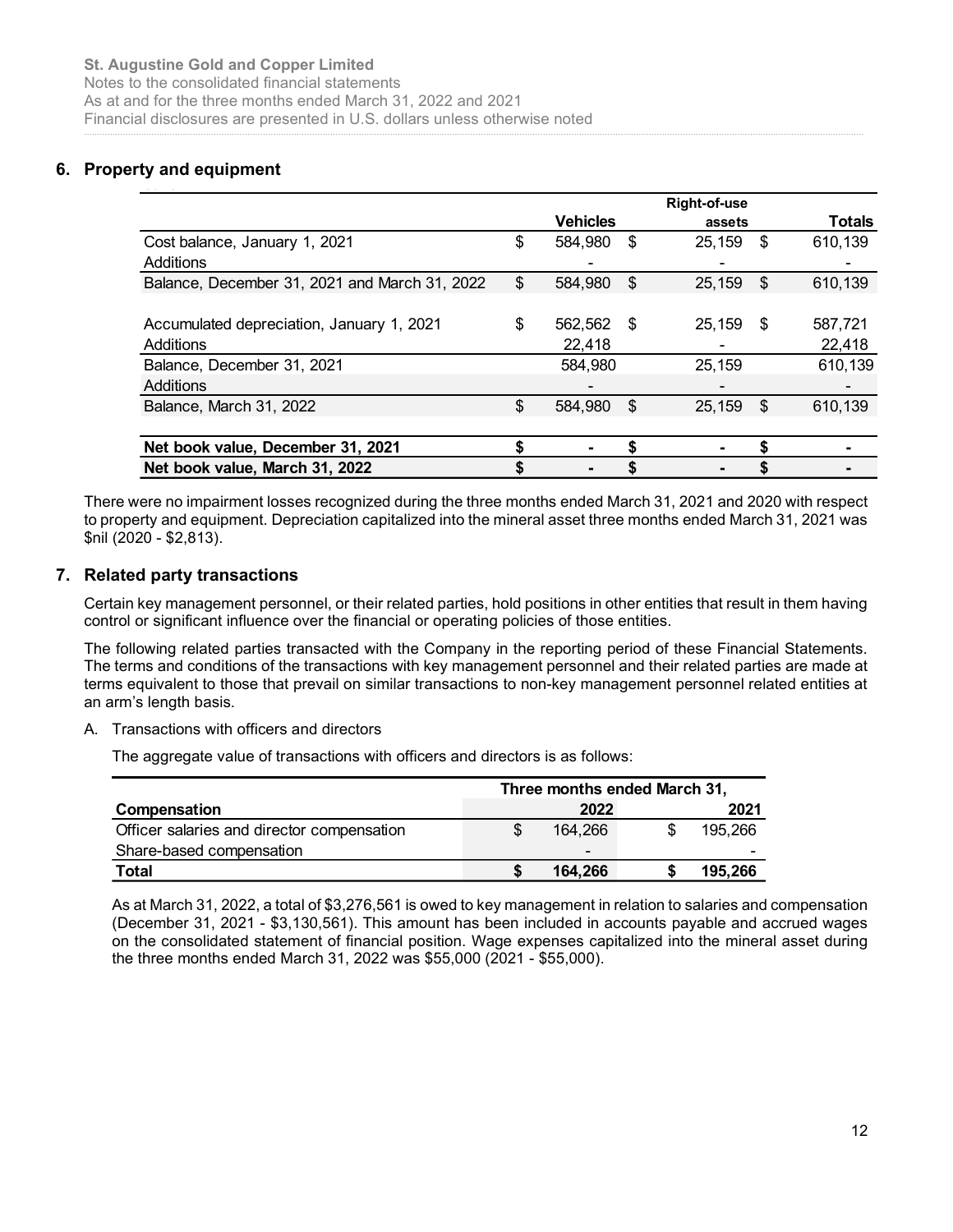Notes to the consolidated financial statements As at and for the three months ended March 31, 2022 and 2021 Financial disclosures are presented in U.S. dollars unless otherwise noted

# B. Transactions with Other Related Parties

| <b>Augustine Gold and Copper Limited</b>              |                                                                         |                                                           |  |  |  |
|-------------------------------------------------------|-------------------------------------------------------------------------|-----------------------------------------------------------|--|--|--|
| es to the consolidated financial statements           |                                                                         |                                                           |  |  |  |
|                                                       |                                                                         | at and for the three months ended March 31, 2022 and 2021 |  |  |  |
|                                                       |                                                                         |                                                           |  |  |  |
|                                                       | ancial disclosures are presented in U.S. dollars unless otherwise noted |                                                           |  |  |  |
|                                                       |                                                                         |                                                           |  |  |  |
| <b>Transactions with Other Related Parties</b>        |                                                                         |                                                           |  |  |  |
|                                                       | Three months ended March 31,                                            |                                                           |  |  |  |
| <b>Transactions</b>                                   | 2022                                                                    | 2021                                                      |  |  |  |
| Services rendered:                                    |                                                                         |                                                           |  |  |  |
| Dentons Canada LLP (i)                                | \$<br>19,963                                                            | 22,551                                                    |  |  |  |
| Agata Mining Ventures, Inc. (Note 7.E)                | (20, 348)                                                               | (21, 150)                                                 |  |  |  |
| TVI Resource Development Phils., Inc. (Note 7.F)      | (12, 112)                                                               | (4,029)                                                   |  |  |  |
|                                                       | March 31, 2022 December 31, 2021                                        |                                                           |  |  |  |
| <b>Related party receivable</b><br>NADECOR (Note 4.B) | \$<br>5,447,775                                                         | \$5,391,518                                               |  |  |  |
| KMC note receivable (Note 5.B)                        | 8,397,788                                                               | 8,356,559                                                 |  |  |  |
| KMC advances receivable (Note 5.B)                    | 2,411,309                                                               | 2,772,158                                                 |  |  |  |
| <b>Total</b>                                          | \$16,256,872                                                            | \$16,520,235                                              |  |  |  |
|                                                       |                                                                         |                                                           |  |  |  |
| Related party balances payable                        | March 31, 2022 December 31, 2021                                        |                                                           |  |  |  |
| Dentons Canada LLP (i)                                | \$<br>17,061                                                            | \$<br>17,061                                              |  |  |  |
| Queensberry (Note 7.C)                                | 695,316                                                                 | 419,092                                                   |  |  |  |
| Prime Asset Ventures, Inc. (Note 7.D)                 | 674,123                                                                 | 680,723                                                   |  |  |  |
|                                                       | 216,100<br>\$<br>1,602,600                                              | 219,459                                                   |  |  |  |
| Faithful Holdings, Inc. (Note 7.G)<br><b>Total</b>    |                                                                         | \$1,336,335                                               |  |  |  |

- (i) In 2022 and 2021, Dentons Canada LLP did act as the Company's securities counsel and the partner of the account was also the Corporate Secretary.
- C. Queensberry Mining and Development Corp. ("Queensberry")

The Company and Queensberry are party to agreements described in Note 4. The Company's CEO, Manuel Paolo A. Villar, is the majority shareholder of Faithful Holdings, Inc., the new parent of Queensberry. Queensberry is the Company's largest shareholder. Queensberry has entered into management service agreements with the Company and KMC, effective May 2015 ("May 2015 Service Agreement) and November 2014 ("November 2014" Service Agreement"), to compensate Queensberry ₱800,000 and ₱560,000 per month (approximately \$17,500 and \$12,000), respectively. Queensberry received \$500,000 from KMC as payable upon issuance of the ECC in April 2015 in accordance with the service contract (Note 4.A). As at March 31, 2022, Queensberry had total advances to the Company amounting to \$695,316 (December 31, 2021 - \$419,092).

On March 19, 2021, the Company received conditional approval from the TSX to settle \$2,554,265 of debt owed to Queensberry through the issuance of 70,176,859 common shares of the Company. After full compliance with documentary requirements required, on April 13, 2021, the TSX gave its final approval to the debt-to-equity transaction between the Company and Queensberry.

D. Prime Asset Ventures Inc. ("PAVI")

In 2016, Queensberry assigned the May 2015 Service Agreement and November 2014 Service Agreement to PAVI, the former parent company of Queensberry. The Company's CEO is the majority shareholder of PAVI.

E. Agata Mining Ventures, Inc. ("AMVI")

The Company and AMVI, an affiliate, entered into a contract for services in March 2018 wherein the Company shall render technical services, legal consultancy and administration services to AMVI for a monthly fee of ₱525,000.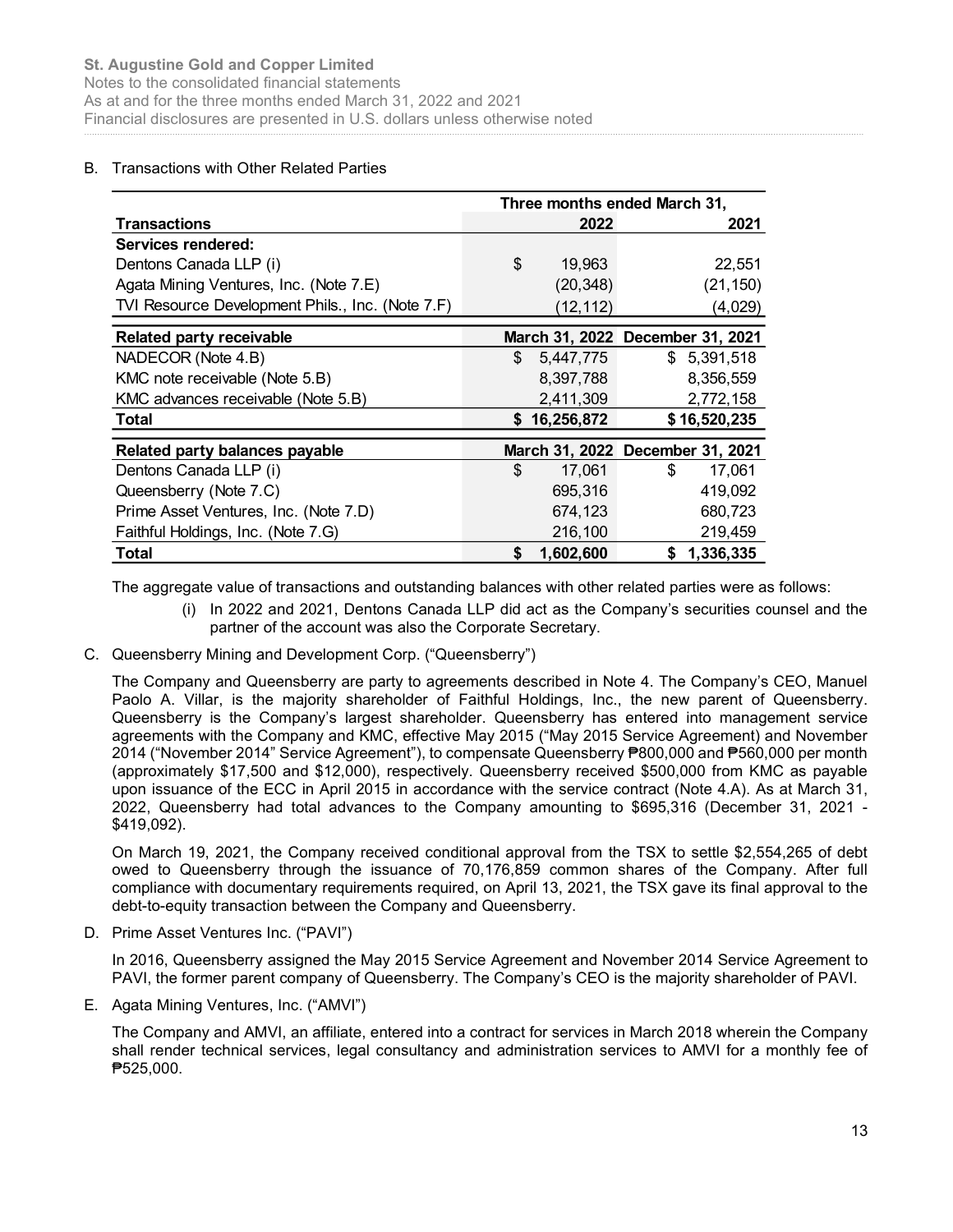# F. TVI Resource Development Phils., Inc. ("TVIRD")

The Company and TVIRD, an affiliate, entered into a contract for services in March 2018 wherein the Company shall render legal consultancy and administration services to TVIRD for a monthly fee of ₱100,000.

# G. Faithful Holdings Inc. (FHI)

In 2019, PAVI assigned the May 2015 Service Agreement and November 2014 Service Agreement to FHI. In 2020, the May 2015 Service Agreement was not renewed.

# 8. Shareholders' equity

# A. Share capital

The Company is authorized to issue an unlimited number of common shares of no par value.

Under the terms of the amended PFA (Note 4.A), the Company issued 19,000,000 shares to settle certain NADECOR debts, which increased the Company's note receivable from NADECOR. The shares were valued at \$2,218,810, which was the value of the debts settled to the underlying creditors. The Company credited equity for this amount, as well as loss attributable to the change in the fair value of the liability of \$726,190 (Note 4.B), for a total of \$2,945,000.

On March 19, 2021, the Company received conditional approval from the TSX to settle \$2,554,265 of debt owed to Queensberry through the issuance of 70,176,859 common shares of the Company. After full compliance with documentary requirements required, on April 13, 2021, the TSX gave its final approval to the debt-to-equity transaction between the Company and Queensberry.

B. Share option reserves

The Company has a share option plan approved by the Company's shareholders that allows the Board of Directors to grant options to employees, officers, independent contractors, and directors. Shares reserved and available for grant and issuance equals 10% of the total issued and outstanding common shares as calculated from time to time. Under the plan, the exercise price of each option cannot be less than the market price of the Company's stock on the date of grant. The options are granted for a term determined by the Board of Directors.

Options generally expire 90 days following employment termination and vest over a two-year period, although individual option contract terms may change the standard terms under the plan at the discretion of the Board of Directors.

Share option reserves totalled \$12,033,926 at March 31, 2022 and December 31, 2021.

# 9. Earnings (loss) per share ("EPS")

A. Basic EPS

Basic EPS is computed by dividing net loss for the year by the weighted average number of common shares outstanding during that year.

B. Diluted EPS

Diluted EPS is computed by dividing net loss for the year by the diluted number of common shares. Diluted common shares include the effects of instruments, such as share options and warrants, which could cause the number of common shares outstanding to increase.

The Company reported net losses for the three months ended March 31, 2022 and 2021; the Company has accordingly presented basic and diluted EPS, which are the same, on a single line in the consolidated statements of comprehensive loss. Diluted EPS did not include the effect of share options as they were antidilutive.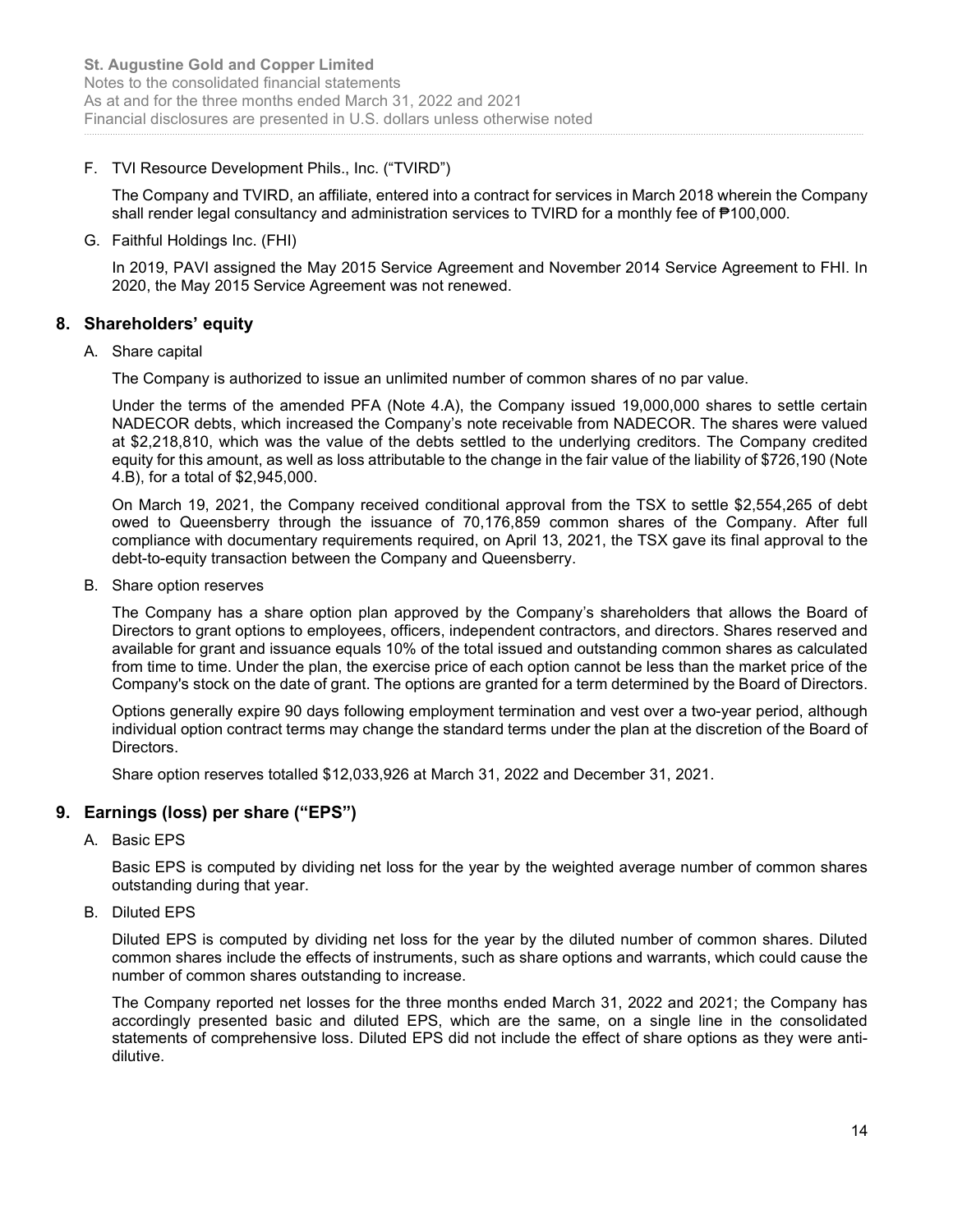# 10. Capital management

The Company's objectives when managing capital are to safeguard the Company's ability to continue as a going concern in order to pursue the continued evaluation of (and future development of) its Project and to maintain a flexible capital structure which optimizes costs of capital at an acceptable risk.

In the management of capital, the Company considers items included in equity attributable to shareholders to be capital. The Company manages the capital structure and adjusts it in light of changes in economic conditions and the risk characteristics of the Company's assets. In order to maintain or adjust the capital structure, the Company may attempt to issue new shares or debt instruments, acquire or dispose of assets, or to bring in joint venture partners.

To facilitate the management of its capital requirements, the Company prepares annual expenditures budgets which are updated as necessary depending on various factors, including general industry conditions. The annual and updated budgets are approved by the Company's Board of Directors.

There were no changes to the Company's approach to managing capital during the three months ended March 31, 2022..

# 11. Commitments and contingencies

#### A. NADECOR

i. Commitments related to NADECOR

The Company's commitments to NADECOR are described in Note 3.

NADECOR has committed to pay a royalty fee of one percent (1.0%) of the Project's gross production to the Mansaka Indigenous Cultural Communities/Indigenous Peoples. This fee was contemplated at one percent in the Technical Report with an effective date of February 25, 2013 and filed on www.sedar.com on November 1, 2013, and therefore does not change the Company's Project economic disclosures made in other publicly available disclosures.

ii. Lawsuit initiated by Benguet Corporation (BC) against NADECOR

A Complaint for rescission of contract; specific performance; loss of period of payment; to declare a lien on the MPSA; plus attorney's fees and damages was filed in court by Benguet Corporation (BC) under date of October 10, 2019, naming NADECOR as the principal defendant. On February 2, 2022, a court-issued summons was served upon the Company. It must be noted that the Company is not doing business in the Philippines, hence, there are established rules for the proper service of summons upon foreign-registered entities, which Benguet and the court process server did not comply with. The directors are still of the opinion that the claim can be successfully resisted by the Company, and therefore no amounts have been accrued as at March 31, 2022.

- B. Investments in joint ventures
	- i. KGCMI

The Company has subscribed to 40% of KGCMI. At this time, the Company has not yet received the share certificates as a result of the above referred NADECOR internal board dispute, as NADECOR is a 60% owner of KGCMI. The Company has received legal advice that their rights to the shares of KGCMI are protected by the share subscription agreement between the Company and KGCMI. A new entity has been incorporated to take the place of KGCMI's business purpose (Note 5.A).

ii. KMC

KMC (Note 5.B), the entity to which MPSA has been assigned to in 2016, was incorporated in October 2013.